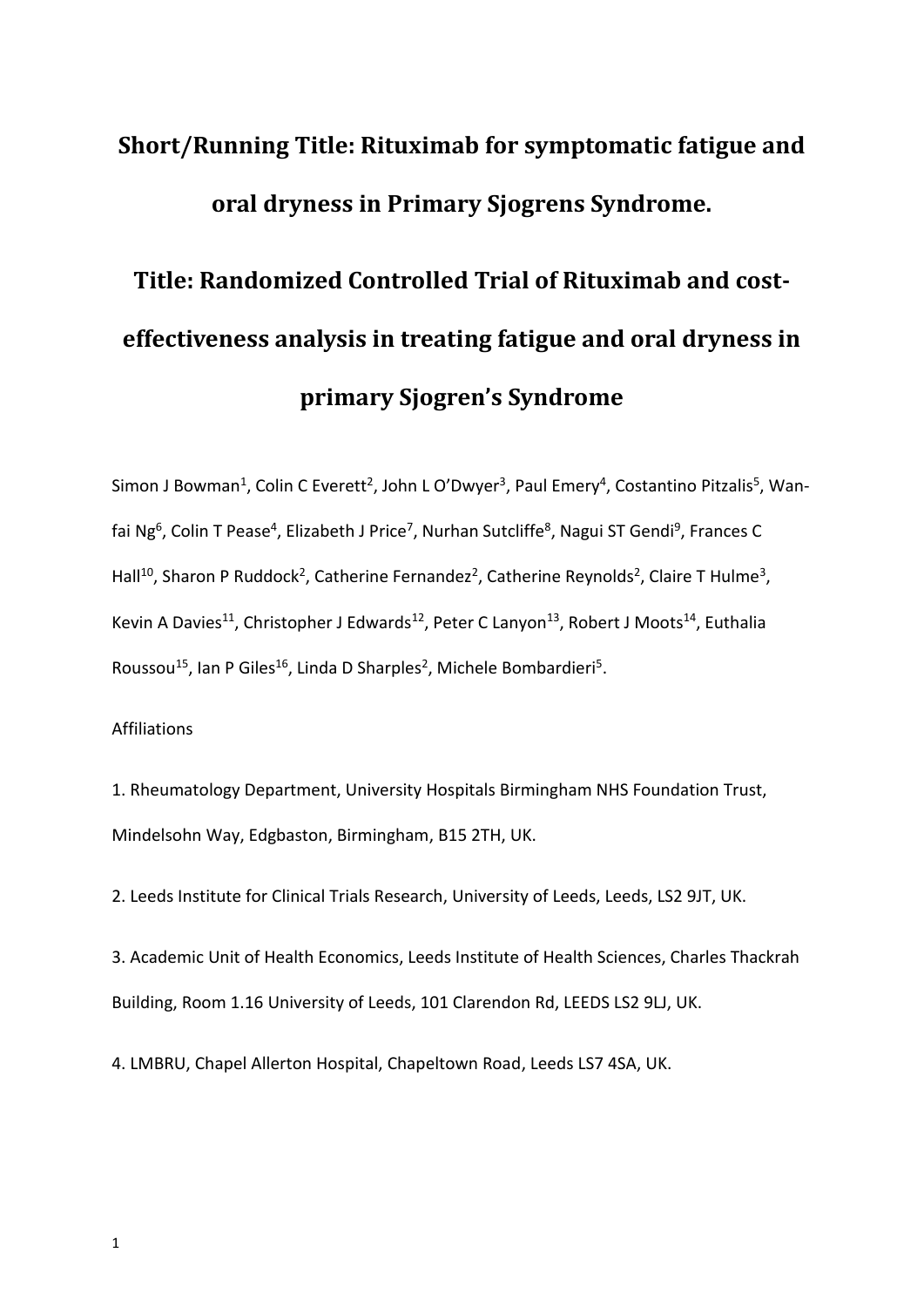5. William Harvey Research Institute, Barts and The London School of Medicine and Dentistry, Lower Ground Floor, Old Anatomy Building, Charterhouse Square, London, EC1M 6BQ, UK.

6. Musculoskeletal Research Group, University of Newcastle, 4th Floor Catherine Cookson Building, Framlington Place, Newcastle-upon-Tyne NE2 4HH, UK.

7. Great Western Hospital, Marlborough Road, Swindon SN3 6BB, UK

8. Royal London Hospital (Mile End), Bancroft Road, London E1 4DG, UK.

9. Basildon and Thurrock University Hospital, Nether Mayne, Basildon, Essex, SS16 5NL, UK.

10. Department of Clinical Medicine, University of Cambridge, Addenbrookes Hospital, Hills Road,

Cambridge CB2 2QQ, UK.

11. Brighton and Sussex Medical School, University of Sussex, Brighton, BN1 9PX, UK.

12. NIHR Wellcome Trust Clinical Research Facility, University Hospital Southampton, Southampton, Hampshire, SO16 6YD, UK.

13. University of Nottingham; Circle Nottingham, Nottingham NHS Treatment Centre, NG7 2UH, UK.

14. Department of Musculoskeletal Biology, Institute of Ageing and Chronic Disease, Clinical Sciences Centre, Aintree University Hospital, Longmoor Lane, Liverpool, L9 7AL, UK.

15. King George Hospital, Barley Lane, Goodmayes, Essex, IG3 8YB, UK.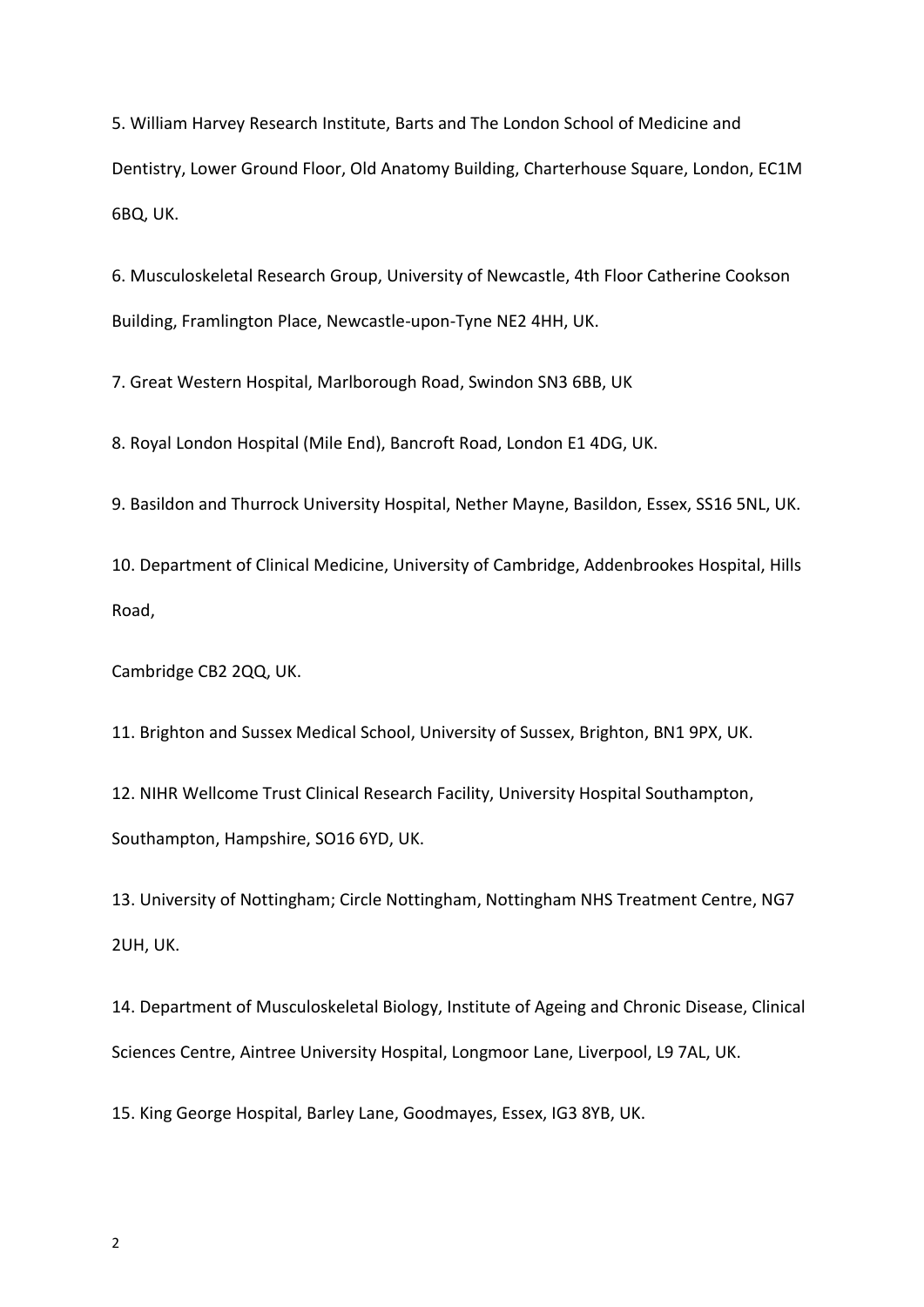16. University College London Hospital (Department of Rheumatology), London, NW1 2PQ, UK.

Contributions:

Simon Bowman: study design, data collection, interpretation, writing.

Colin C Everett: data analysis, figures, interpretation, writing.

John L O'Dwyer: data analysis, figures, interpretation, writing.

Paul Emery: study design, interpretation.

Costantino Pitzalis: study design, data collection.

Wan-Fai Ng: data collection, interpretation.

Colin T Pease: data collection, interpretation.

Elizabeth J Price: data collection, interpretation.

Nurhan Sutcliffe: data collection, interpretation.

Nagui ST Gendi: data collection, interpretation

Frances C Hall: data collection, interpretation.

Sharon P Ruddock: data collection, interpretation.

Catherine Fernandez: data collection, interpretation.

Catherine Reynolds: data collection, interpretation.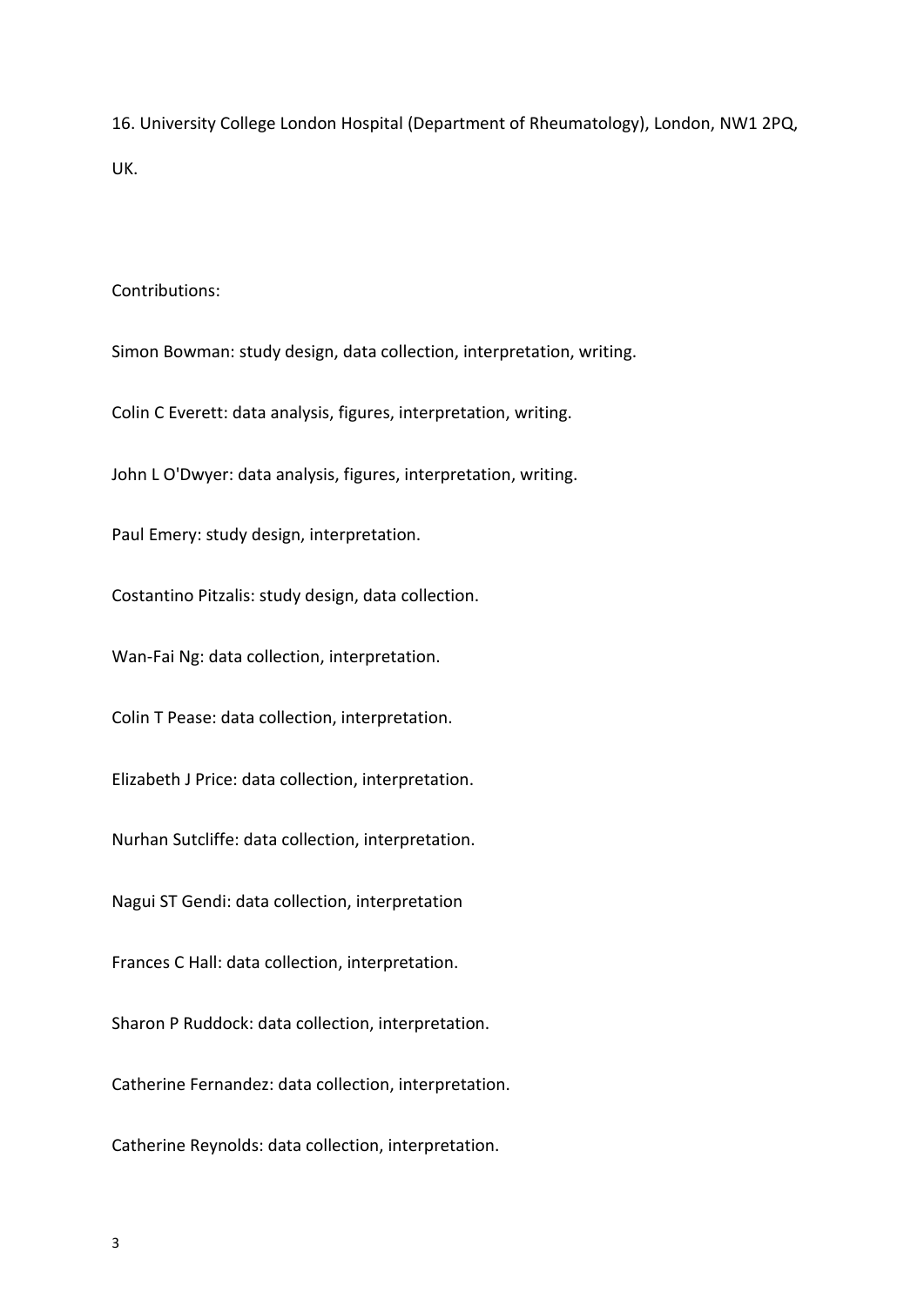Claire T Hulme: data analysis, figures, interpretation, writing.

Kevin A Davies: data collection, interpretation.

Christopher J Edwards: data collection, interpretation.

Peter C Lanyon: data collection, interpretation.

Robert J Moots: data collection, interpretation.

Euthalia Roussou: data collection, interpretation.

Ian P Giles: data collection, interpretation.

Linda D Sharples: data analysis, figures, interpretation, writing. Guarantor for the statistical and trial methodology.

Michele Bombardieri: study design, data collection, interpretation.

In addition to the above, all listed authors contributed to the drafting and critical revision of the manuscript, gave their final approval of the version to be published and agreed to be accountable for all aspects of the work in ensuring that questions related to the accuracy or integrity of any part of the work are appropriately investigated and resolved.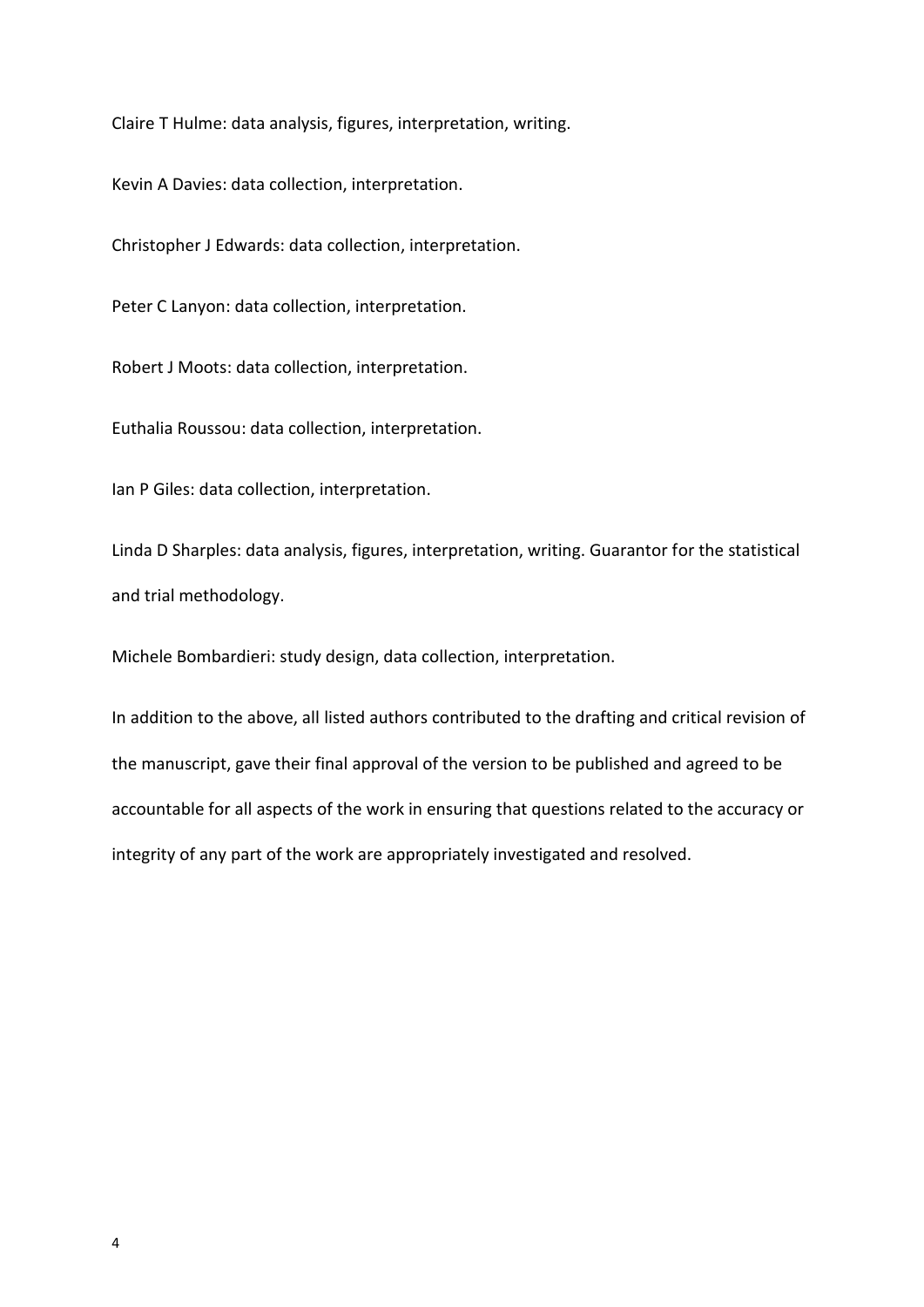Corresponding author: Prof Simon Bowman,

Address: University Hospitals Birmingham NHS Foundation Trust, Mindelsohn Way,

Edgbaston, Birmingham, B15 2TH.

Telephone: +44 (0) 121 371 6825

Fax: +44 (0) 121 460 5305

Email: Simon.Bowman@uhb.nhs.uk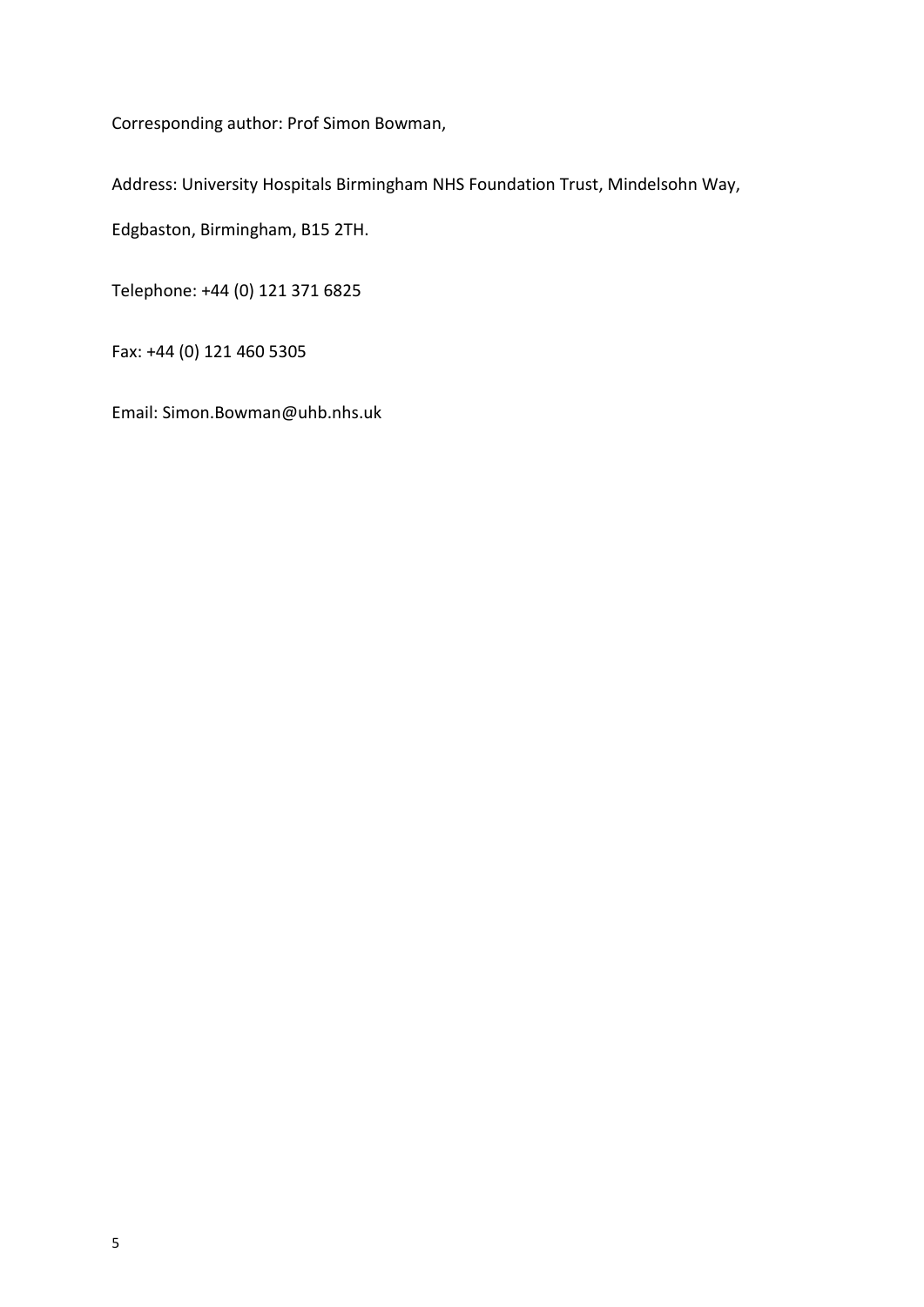#### **Abstract:**

**Objective**: We investigated whether rituximab, an anti-B-cell therapy, improved symptoms of fatigue and oral dryness in patients with Primary Sjögren's Syndrome (PSS).

**Methods**: Multicentre, randomised, double-blind, parallel-group placebo-controlled trial, including Health Economic Analysis. Anti-Ro positive patients with PSS, symptomatic fatigue and oral dryness were recruited from 25 UK rheumatology clinics from August 2011 to January 2014. Patients were centrally-randomised to either placebo IV or rituximab IV (1000mg in 250mL) at weeks 0, 2, 24 and 26, with pre-and post-infusion medication including corticosteroids. Primary endpoint was the proportion of patients achieving 30% reduction in either fatigue or oral dryness at 48 weeks, measured by Visual Analogue Scale. Other outcomes included salivary and lachrymal flow rates, quality of life, ESSDAI and ESSPRI, symptoms of ocular and overall dryness, pain, global disease assessment and costeffectiveness. ISRCTN 65360827

**Results**: All patients (n=133) randomised to placebo (n=66) and to rituximab (n=67) were included in the primary analysis. Among complete cases, 21/56 placebo and 24/61 rituximab patients achieved primary endpoint. After multiple imputation of missing outcomes, placebo and rituximab response rates were 36·8% and 39·8%, respectively (adjusted odds ratio 1·13 95% CI 0·50-2·55). There were no significant improvements in any outcome measure, except unstimulated salivary flow. Mean (SD) costs for rituximab and placebo were £10,752 (SD 264·75) and £2,672 (SD 241·71). There were slightly more adverse events reported in total for rituximab, but no difference in serious adverse events (ten in each group).

**Conclusions**: Rituximab is neither clinically or cost-effective in this patient population.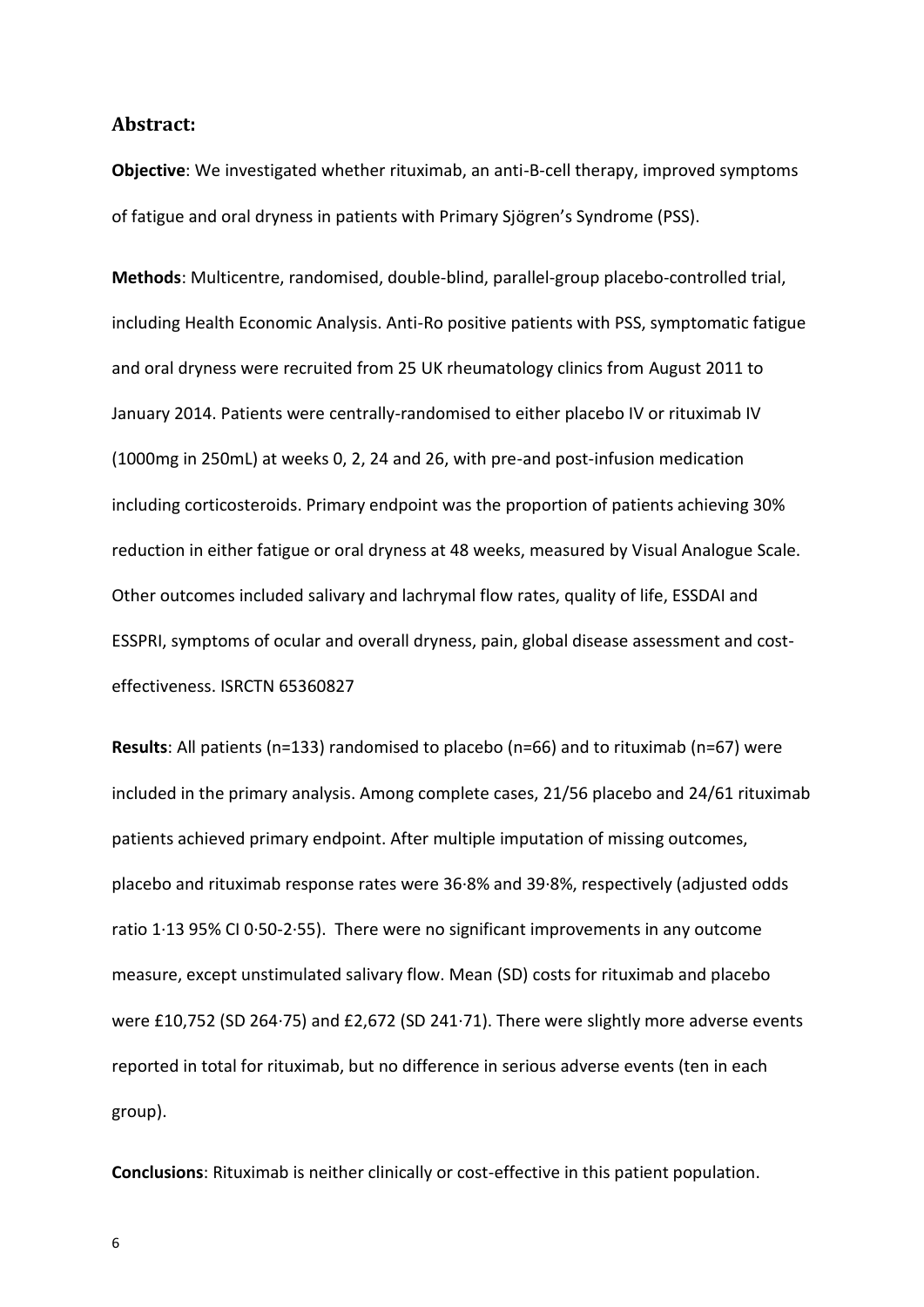#### **Introduction**

Primary Sjögren's Syndrome (PSS) is a common auto-immune rheumatic condition, second only in frequency to rheumatoid arthritis (RA) (1). PSS patients are typically female (9:1 female:male ratio) with prevalence estimated between 1 and 6 per 1,000 adult women. Typical symptoms of PSS are oral and ocular dryness, fatigue and pain. Fibromyalgia is also reported in 5% of PSS patients, comparable in frequency to its prevalence in Systemic Lupus Erythematosus. (2) Organ-specific systemic involvement is observed in 5-20% of patients and includes cutaneous involvement, peripheral neuropathy, non-erosive arthritis, interstitial cystitis, lung and renal disease. These patients almost always have evidence of Bcell hyper-reactivity with anti-Ro/La antibodies & hypergammaglobulinaemia.

Currently, PSS treatment focuses on relieving symptoms, rather than altering the course of the disease. For ocular dryness, artificial tears are reasonably effective. For oral dryness, however, symptomatic therapies (sprays, lozenges, pastilles) have limited efficacy. Pilocarpine has been shown to alleviate symptoms of dryness (3, 4). However, the utility of pilocarpine is generally considered to be limited, and its side effects reduce the risk-benefit profile. There is no effective therapy for fatigue.

In the absence of positive clinical trial data, treatment of systemic PSS is empirical. Hydroxychloroquine and/or low dose prednisolone are often used in mild disease (although recent findings from the JOQUER study suggest limited benefit (5)). For severe disease, such as progressive neuropathy, intravenous (IV) methylprednisolone, cyclophosphamide, azathioprine, ciclosporin, mycophenolate or chlorambucil may be used. In B-cell lymphoma, it is routine to treat with combination chemotherapy plus rituximab.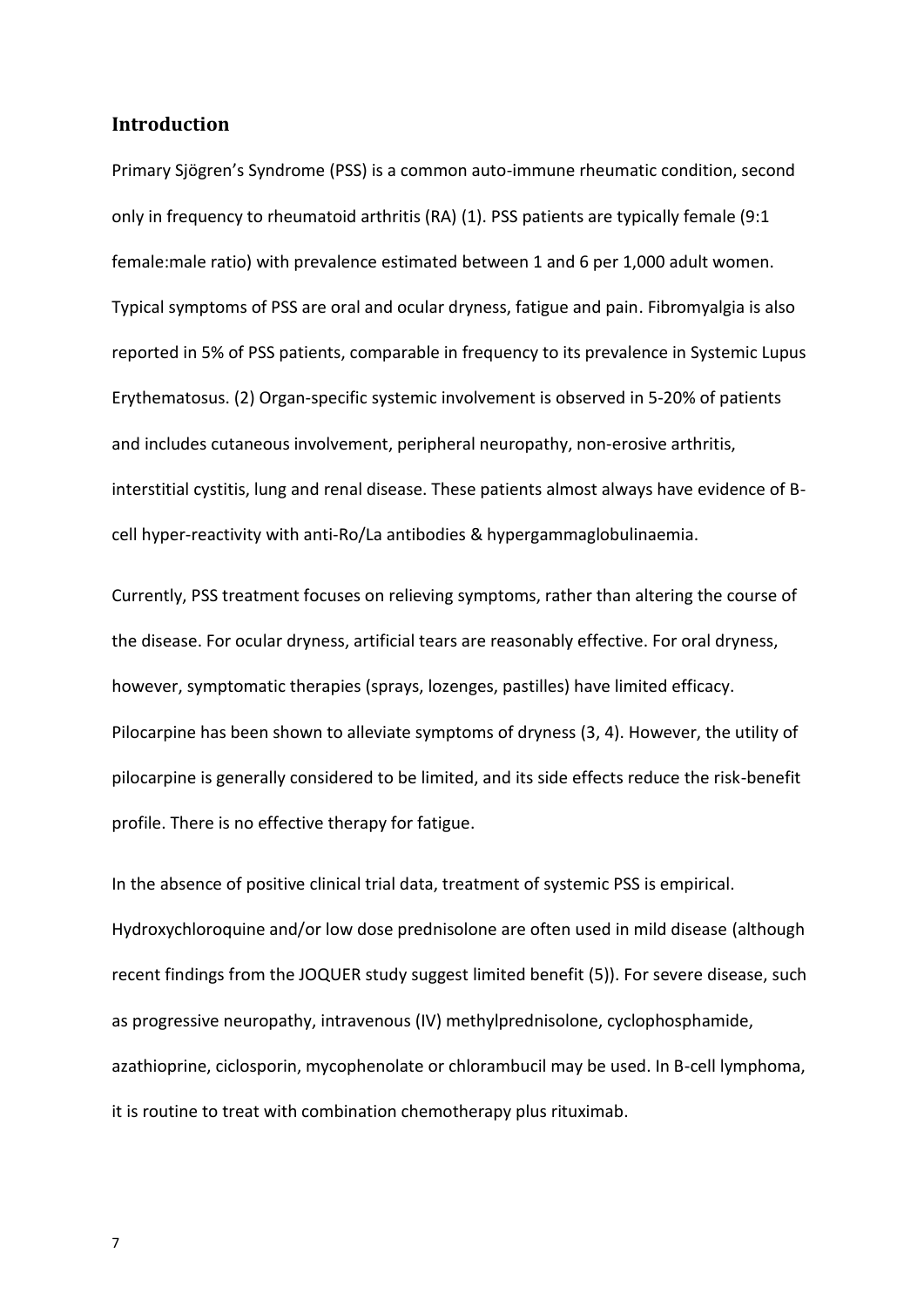Rituximab is a monoclonal antibody against CD20, (a cell surface antigen expressed on B cells). Treatment with rituximab induces a rapid and sustained depletion of B cells. Rituximab is currently approved for the treatment of relapsed or refractory non-Hodgkin's lymphoma, chronic lymphocytic leukaemia, and in combination with methotrexate for the treatment of RA patients.

Evidence from small prospective uncontrolled open-label studies of rituximab in PSS have shown improvements in patient-reported levels of dryness, pain, fatigue, global assessment, SF36 scores (6), stimulated salivary flow (7) and physician global assessment (8). A prospective study comparing symptom levels over ten years of follow-up between patients receiving rituximab in one hospital and disease modifying anti-rheumatic drugs (DMARD) in another found superior improvements for rituximab compared to DMARD therapy. (9)

Findings from small double-blind randomised placebo-controlled trials have also provided some cause for optimism in terms of reduced fatigue (10) and improvements in ocular dryness (11). More recently, however, in the TEARS study (12), there was no significant difference in the proportions of patients achieving the primary endpoint (absolute improvement of 30mm or more in 2 of 4 Visual Analogue Scales (VAS) measuring fatigue, dryness, pain and global assessment) at 24 weeks, although a greater response in terms of fatigue was demonstrated at earlier time-points.

As evidence from randomised trials has only assessed the efficacy of a single course of rituximab, there remains a gap in the clinical knowledge for a randomised, double-blind evaluation of a follow-up dose of rituximab in patients with PSS. The TRACTISS trial was designed to determine the effectiveness of rituximab in improving symptoms of fatigue or oral dryness in patients with PSS following two courses of therapy.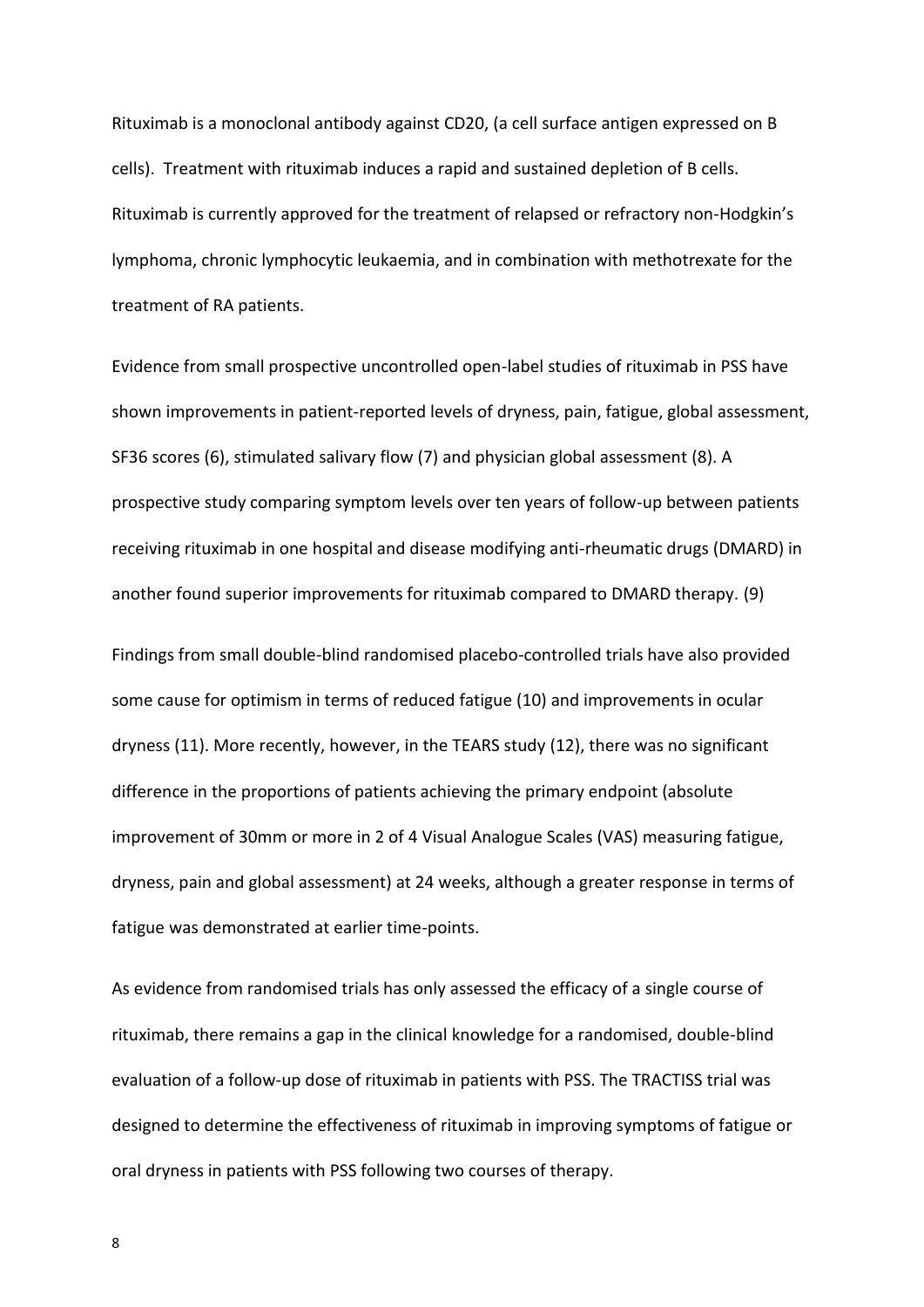#### **Patients and Methods:**

#### **Trial Design and Patients**

TRACTISS (ISRCTN: 65360827, EudraCT Number: 2010-021430-64) is a randomised, 1:1, parallel-group, double-blind, multicentre, placebo-controlled trial, to determine the effectiveness of rituximab in alleviating patient-reported symptoms of fatigue and oral dryness, in patients with PSS. The trial was carried out in accordance with Good Clinical Practice, and the Declaration of Helsinki. Ethical and governance approval were obtained from the Leeds West Ethics Committee (ref 10/H1307/99) and the Leeds Teaching Hospitals NHS Trust respectively. An independent Data Monitoring and Ethics Committee (DMEC) had access to ongoing unblinded reports of safety and compliance, and a Trial Steering Committee (TSC) had overall oversight of the study.

The TRACTISS protocol has been published (13). Briefly, between August 2011 and January 2014, participants were recruited from 25 UK rheumatology clinics, and were eligible if they had PSS, were aged 18-80 years, positive for Anti-Ro autoantibodies, had some (greater than zero) unstimulated salivary flow, symptomatic fatigue and oral dryness worse than 5/10 on a patient-completed Likert scale, on a stable dose of corticosteroids, NSAIDS, DMARDS, pilocarpine and antidepressants for 4 weeks prior and throughout the study and provided written informed consent to participate. Exclusion criteria included Secondary Sjögren's Syndrome, Hepatitis B or C, tuberculosis, HIV or other immunodeficiency, prior rituximab or monoclonal antibody usage, malignancies within 5 years prior, recent organ transplant, major surgery planned or 3 months prior, pregnancy / lactation and unwillingness to use contraception throughout the study. Eligibility criteria were changed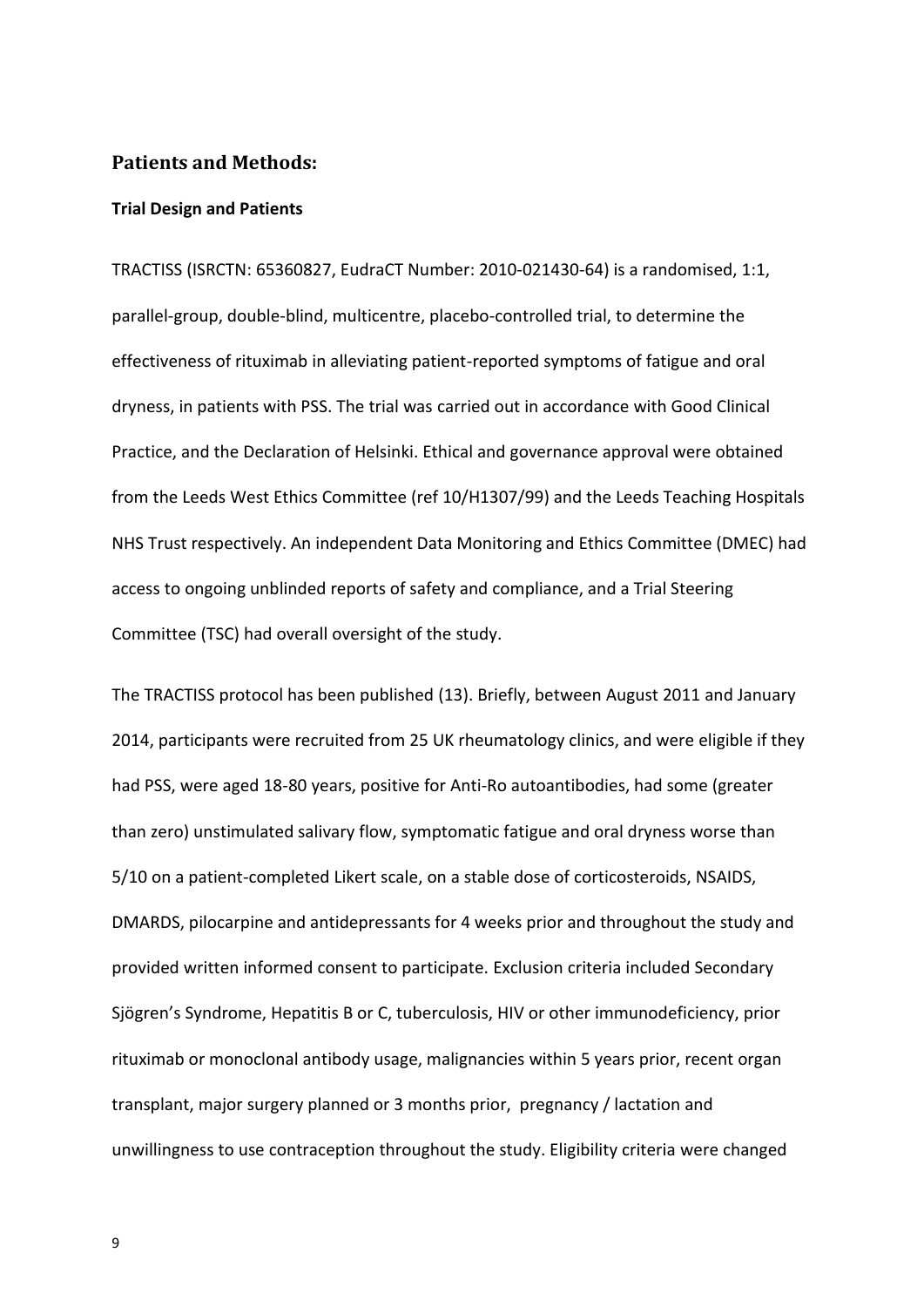after the 37<sup>th</sup> randomisation to reduce the required period of stable hydroxychloroquine use (where applicable) from 6 months to 4 weeks and to allow patients with benign ethnic neutropenia to take part, rather than being excluded due to neutropenia. There was no difference in characteristics between patients randomised before and after this change.

#### **Intervention and Outcomes**

Participants received either rituximab IV (1000mg in 250mL saline) or placebo IV (250mL saline) in 2 courses at weeks 0, 2, 24 and 26. To reduce risk of infusion reactions, patients received pre-infusion medication of methylprednisolone, acetaminophen and chlorphenamine, and post-infusion oral prednisolone, reducing from 60mg to 15mg over 7 days post infusion. (13)

At baseline and weeks 16, 24, 36 and 48, patients completed VAS Questionnaires recording Fatigue, Overall Dryness, Oral Dryness, Ocular Dryness, Pain and Global Assessment (average symptom level over previous 2 weeks: 0=None, 100mm=Severe) and the ESSPRI. PROFAD-SSI, SF36 and EQ5D-3L questionnaires were completed at baseline and weeks 24 and 48. Unstimulated and Stimulated (using 2% citric acid solution) Salivary Flow was measured at these visits, as was Lachrymal Flow using the Schirmers I Test. Physicians completed ESSDAI and Global Assessment of Disease Activity at all visits, and the SSDAI, SSDI, SSDDI, SCAI and the Global Assessment of Damage at Baseline and weeks 24 and 48. (13)

#### **Randomisation and Blinding**

Randomisation was by 24-hour central telephone service operated by the Clinical Trials Research Unit. Consenting participants were registered before undergoing further clinical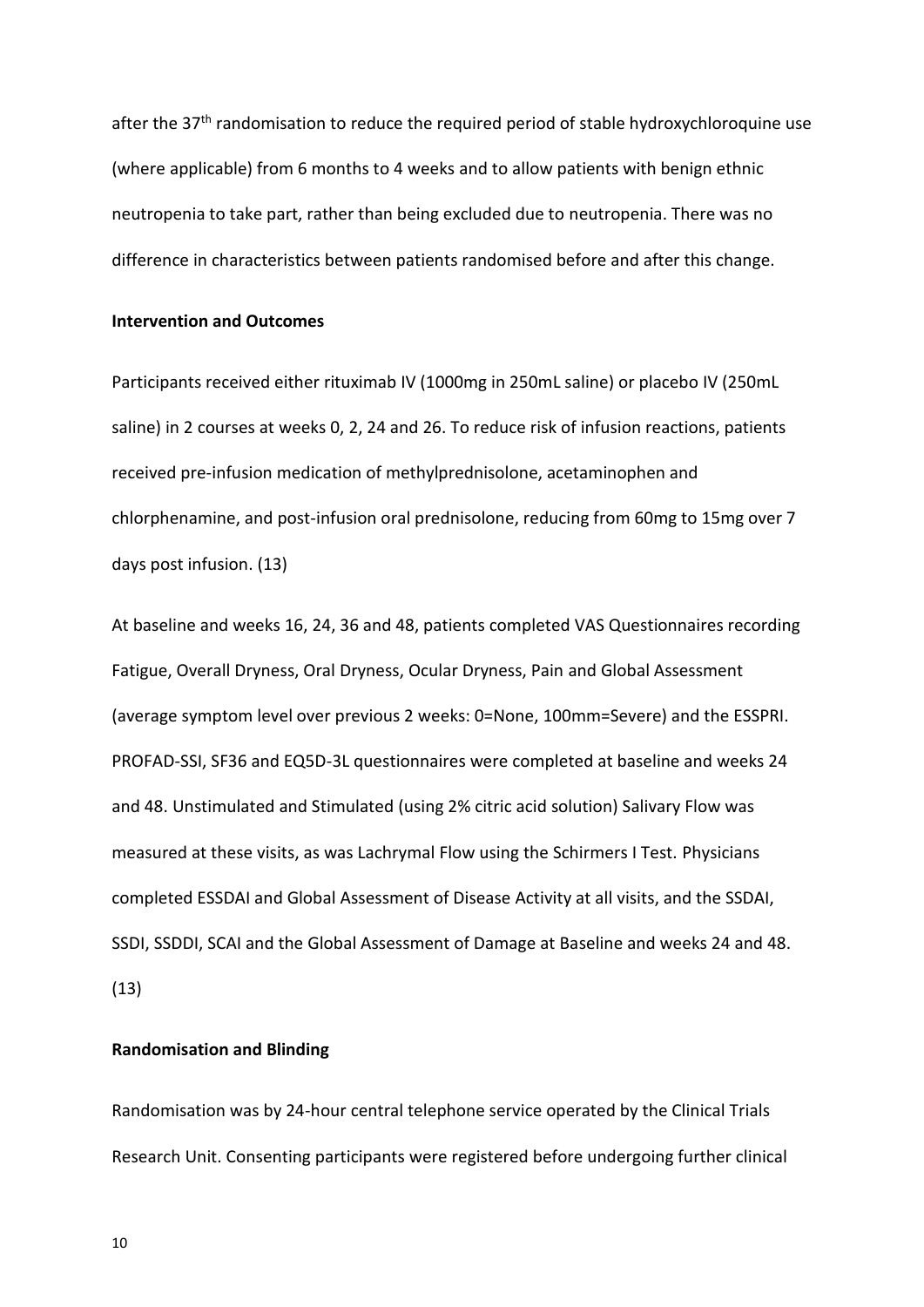tests to ensure eligibility. Once eligibility was confirmed, participants were allocated by minimisation, which assigned a patient with 80% probability to the arm that reduced the between-group imbalance in randomising centre, age category, years since diagnosis, consent for ultrasound and for biopsy sub-studies.

Each site's dispensing pharmacy received details of the participant allocation, by fax, to facilitate infusion preparation. On the day of infusion, pharmacy provided either a pure saline bag (placebo) or a saline bag to which rituximab had been added. A small volume of saline was withdrawn from rituximab bags, to ensure no difference in bag volume was detected. Placebo and rituximab infusion bags were otherwise identical.

#### **Sample Size**

The pre-defined minimum clinically important effect of rituximab was an increase in treatment response rate from 20% in the placebo arm to 50% in the rituximab arm. For a two-sided continuity-corrected Chi-Squared test, 50 patients with complete data in each arm were needed in order to have 80% power to detect this difference at a 5% significance level. To allow for non-completion, 110 patients (55 per arm) were required.

In July 2013, the DMEC recommended extending recruitment until the end of the planned recruitment period and, to reduce loss to follow-up, a protocol amendment allowed participants to complete the final primary endpoint questionnaire at home, rather than attending clinic.

#### **Statistical Analysis**

The primary endpoint was the achievement of a reduction of at least 30% relative to the baseline measurement in the patient-completed VAS assessments of either fatigue or oral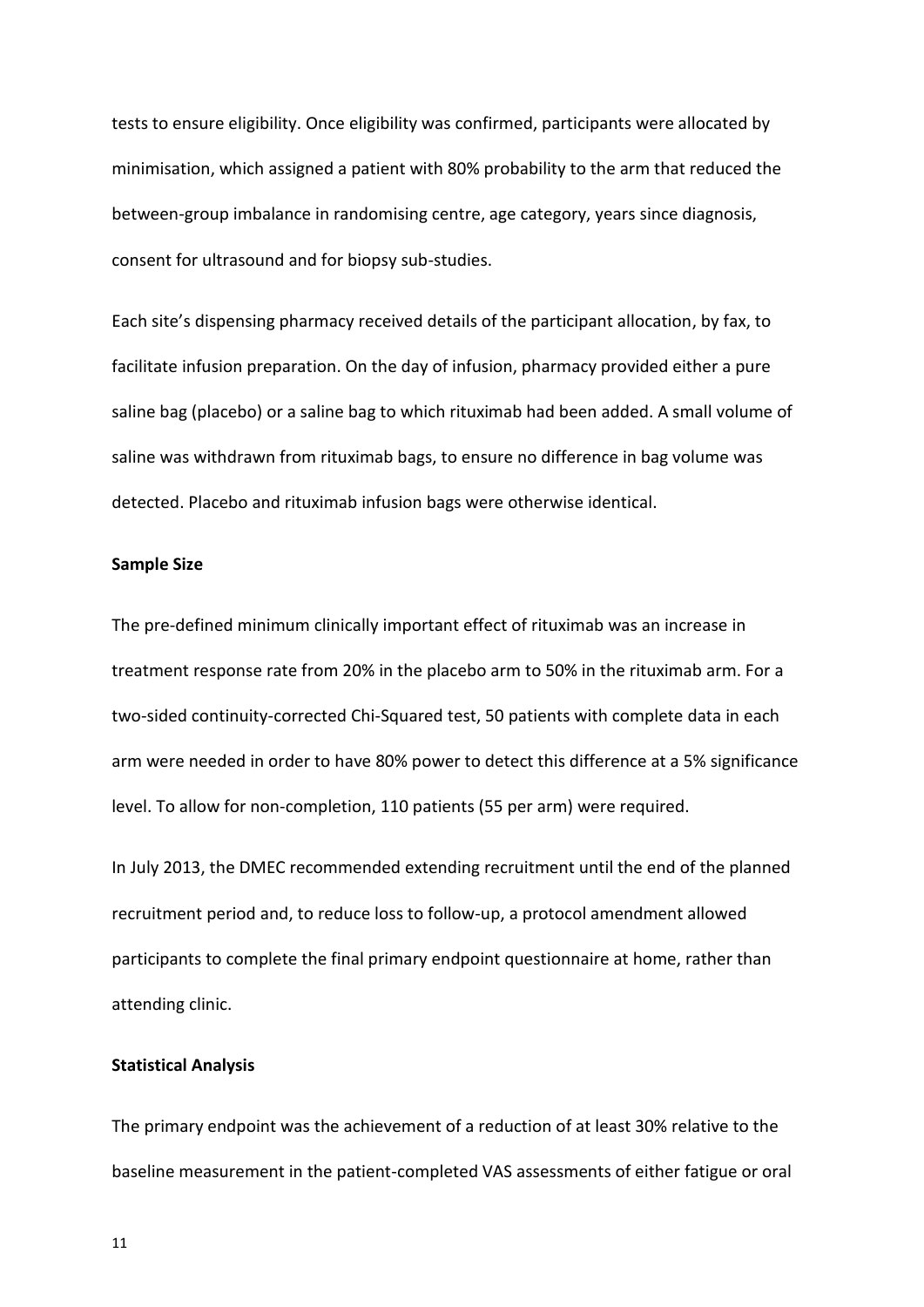dryness at week 48. Secondary endpoints included the patient-completed and physiciancompleted assessments at other time-points and measurements of Salivary and Lachrymal Flow. The primary endpoint was modelled using mixed-effects logistic regression, adjusting for the minimisation factors (age category, disease duration category, consent for substudies as fixed effects and randomising centre as a random effect) and a fixed effect for the randomised treatment arm. All patients were included in this primary analysis, even if the patient had incomplete outcome data. For patients with incomplete primary endpoint questionnaire data (fatigue and oral dryness each at baseline and week 48), we used multiple imputation by chained equations (14) to impute plausible missing VAS values; the imputation function included fixed randomisation factors (for baseline values) and also the baseline values (for week 48 values). Missing values were imputed separately for each scale, both for placebo and for rituximab patients to produce one full dataset. This was repeated N times where N was the number of patients with incomplete data. Analysis was performed for each dataset, and the results combined to estimate treatment effects and appropriate confidence intervals using Rubin's rules (15). To assess sensitivity of results to alternative assumptions about missing data, we repeated the analysis using a Last Observation Carried Forward approach, a complete-case analysis and a per-protocol population analysis. In order to calculate adjusted absolute differences in response rates, we fitted a linear probability model (binary error structure with identity link function); we excluded the random centre effect from this model to ensure model convergence.

Secondary endpoints were analysed by fitting a random-coefficients mixed effects linear regression model, with fixed effects for baseline value, age, disease duration, the sub-study consent, time and time-by-treatment interaction, and random effects for patient and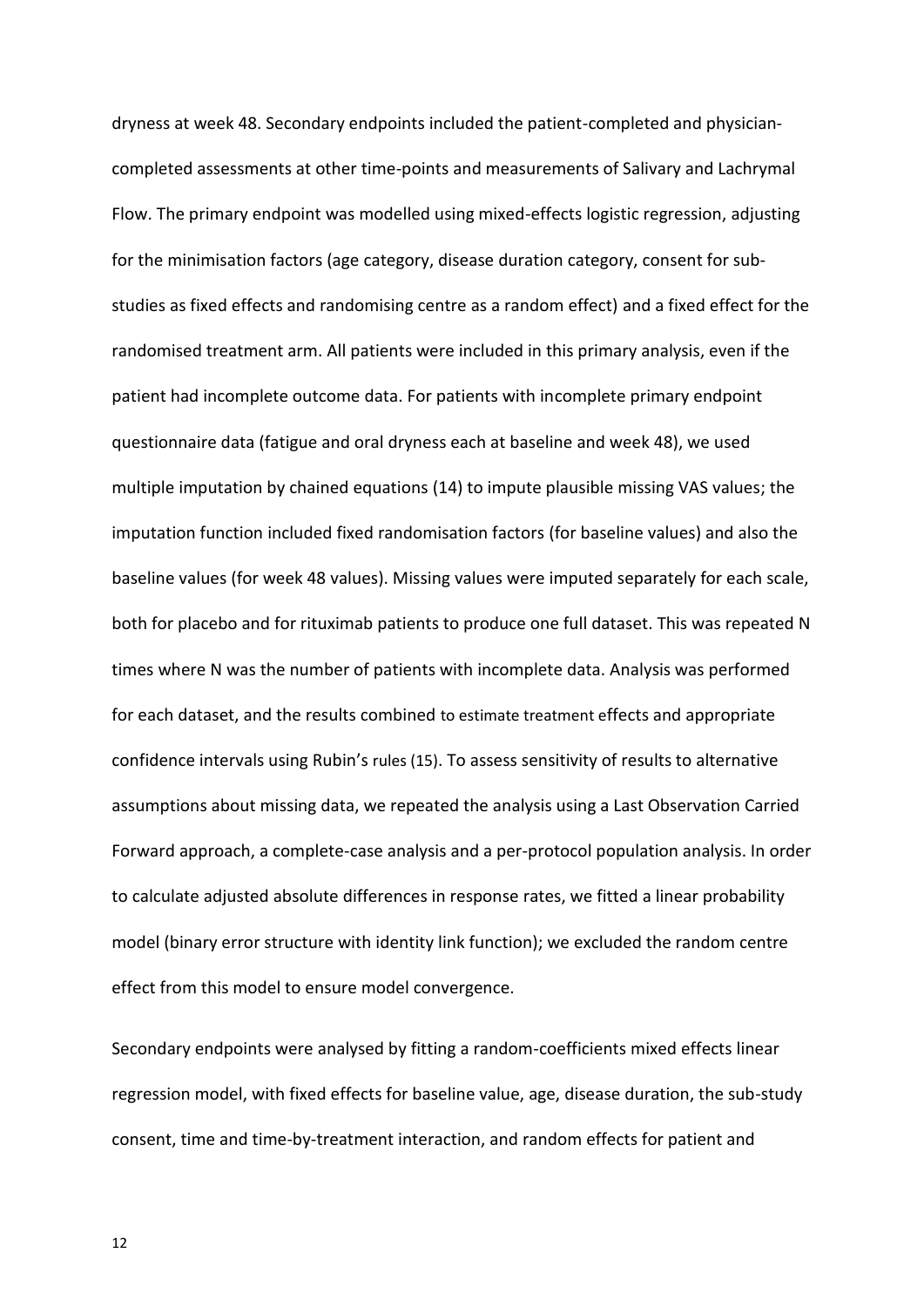patient-by-time interaction, taking the time to be the number of weeks since randomisation. Most endpoints were analysed on their original scale, though we logarithm-transformed the salivary and lachrymal flow rates and the ESSDAI (including an offset to avoid zero values) to better approximate normality. We repeated this longitudinal analysis using a covariance pattern type mixed model, treating assessments as discrete sequential observations (relaxing the assumption of a linear treatment effect) so as to provide graphical summaries of group means at each time-point using least-squares means.

Adverse Event data was reported throughout the trial duration, and returned after completion of follow up at 48 weeks.

#### **Economic Analyses**

An economic evaluation was conducted alongside the clinical trial to assess costeffectiveness of rituximab compared to placebo over 48 weeks. Incremental costeffectiveness ratios (ICERs) were calculated and assessed against a willingness to pay threshold of £20,000 per Quality-Adjusted-Life-Year (QALY) gain (16). QALYs were calculated using utility weights derived from the EQ-5D-3L collected at 16, 24, 36 and 48 weeks postrandomisation (17). Resource use was captured using bespoke patient-completed forms and nurse records of medications and hospital visits. Costs were attached to individuals employing NHS Reference costs, Personal Social Services Research Unit and British National Formulary databases (price year 2014) (18-20). Analyses were conducted from the perspective of the healthcare provider. The probability of cost-effectiveness was determined by bootstrapping and constructing cost-effectiveness acceptability curves using a range of willingness to pay thresholds for QALY gains (21). Multiple imputation was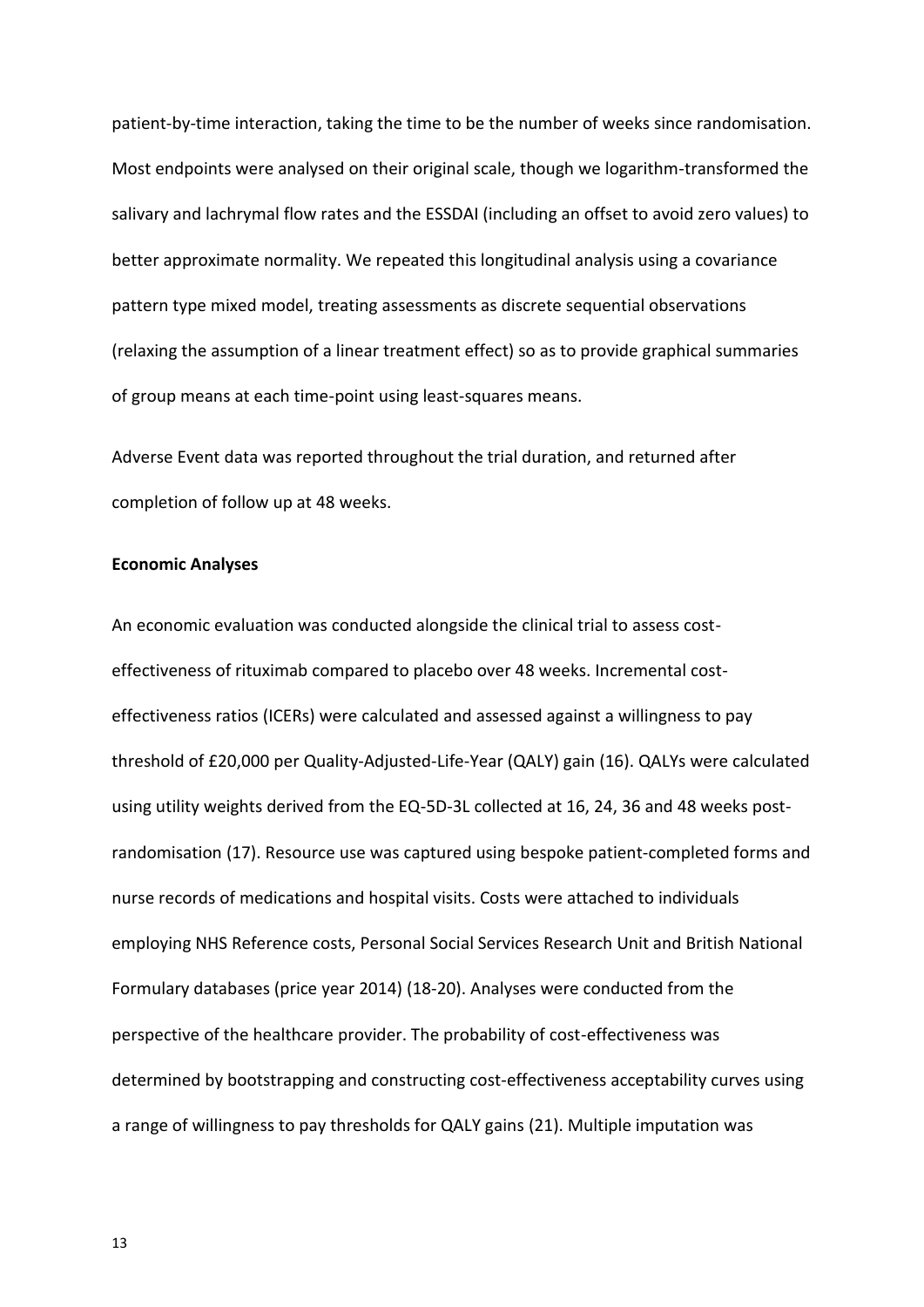employed to account for missing cost and EQ-5D data (22). No discounting was undertaken, due to the short follow-up duration of 48 weeks per patient.

#### **Results**

#### **Recruitment**

Between August 2011 and January 2014, 133 participants were randomised 1:1 to receive either rituximab or placebo (Figure 1). Final follow-up visit was completed by January 2015. Randomised patients were, on average, 54 years old (SD 11) with 23% (30/133) aged 65 or older, were 5·7 (SD 5·4) years post diagnosis (24/133, 18% with 10 or more years) and 124 (93.2%) were female. Baseline characteristics of patients are presented in Table 1.

#### **Primary Endpoint Analysis**

All 66 placebo (PLC) and 67 rituximab (RTX) patients were included in the primary endpoint analysis. Sixteen participants (12.0%) had incomplete fatigue or oral dryness measurements at baseline (1PLC, 1RTX) or at week 48 (9PLC, 5RTX). The primary endpoint response rates among complete cases were 21/56 (37·5%) for placebo patients and 24/61 (39·3%) for rituximab patients. After multiple imputation of missing responses, the mean response rates were 36·8% and 39·8% for placebo and rituximab arms (unadjusted absolute difference RTX-PLC 3·0% 95%CI: -14·5 to 20·5%). In the primary analysis, rituximab patients were not significantly more likely to achieve 30% reduction in fatigue or oral dryness than placebo patients (odds ratio 1·1; 95% CI 0·5 to 2·5; P=0·76). The baseline-adjusted absolute difference in response rates (RTX-PLC) was 1·7% (95% CI -16·5 to 19·1%; P=0·84). The lack of significant treatment effect remained even when using different endpoint imputation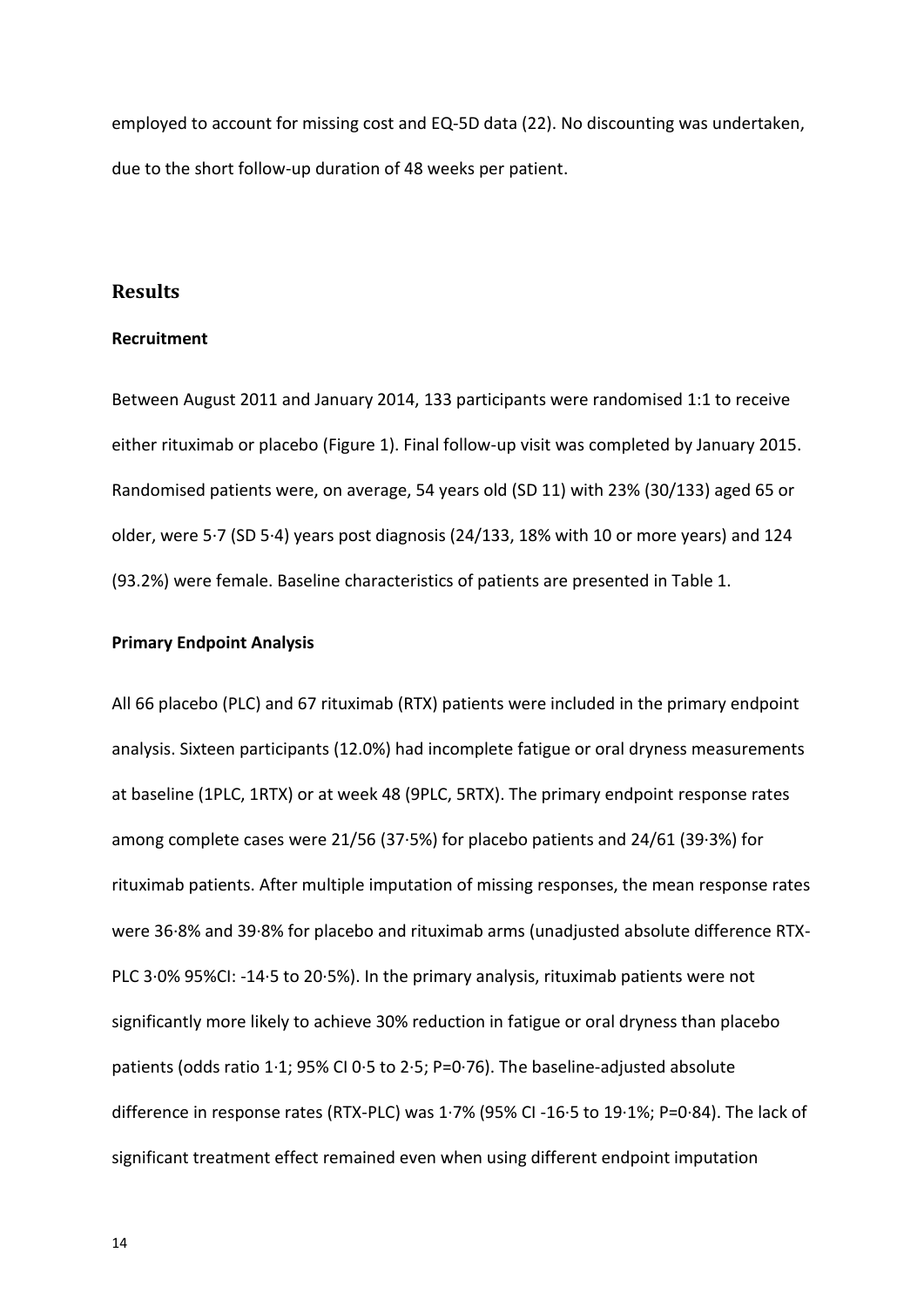strategies, or a complete case analysis. A per-protocol population analysis (excluding patients found to be ineligible, those not receiving all 4 doses within a reasonable timeframe and those with incomplete primary endpoint data) was also not significant (odds ratio 0·9; 95% CI 0·1 to 6·5; P=0·95).

#### **Secondary Endpoints**

Longitudinal analyses of patient VAS scales did not reveal significant differences in change over time between randomised arms for any of the six VAS scores. Figure 2 (A and B) illustrates the levels of symptomatic fatigue and oral dryness reported over time; there were no significant differences between the groups at any time-point for these, or any of the other symptom scales (Online Supplement Figure D1).

Composite disease activity scores, and patient-reported outcome measures showed no benefit for rituximab. There was no significant difference between the two groups over time in the average ESSPRI or the ESSDAI scales (except for a small relative difference in ESSDAI scores at week 36 in favour of rituximab) (Table 2). There was no improvement in any domain of the SF-36 for rituximab over placebo, or in the SF-36 component scores. There was also no improvement in the PROFAD-SSI domains at any time-point for rituximab compared to placebo.

We did observe a difference between the arms in unstimulated salivary flow. Over the duration of follow-up, we found that the log-transformed USF values seemed to hold constant for rituximab patients, and to deteriorate for placebo patients. Although the treatment-by-time interaction effect was not statistically significant at traditional thresholds (estimate: 0·013, 95% CI (-0·001 to 0·028), P=0·066) the between-group differences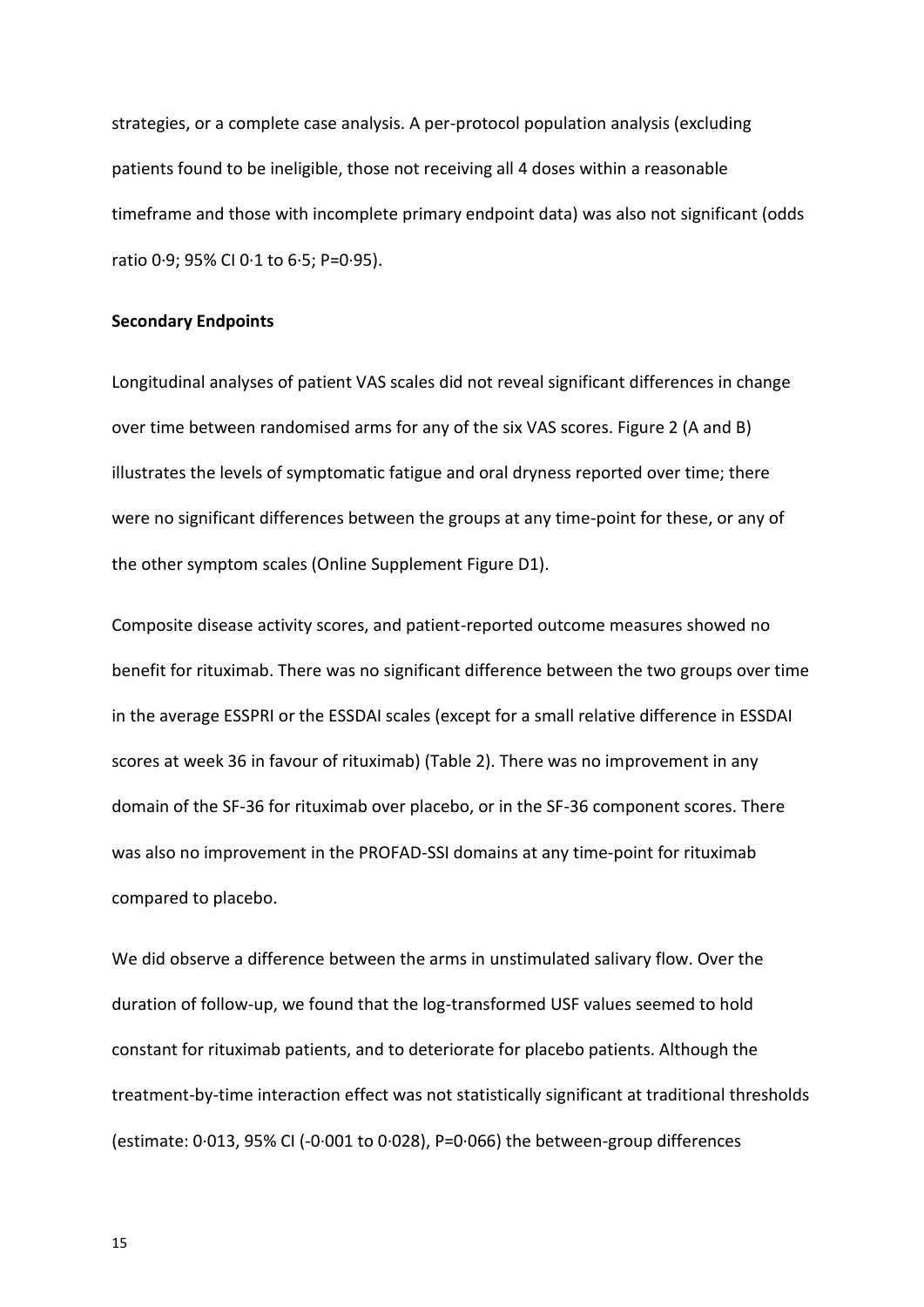between the mean values of USF at weeks 36 and 48 were statistically significant (Table 2, Figure 2C). No similar benefit was seen in stimulated salivary flow or in mean lachrymal flow (Figure 2D).

We performed four post-hoc subgroup analyses to investigate treatment modification effect due to baseline ESSDAI scores (using two different thresholds), baseline ESSPRI scores and the disease duration since diagnosis (Table 3). No significant treatment modification effect was observed in any of these subgroup analyses.

#### **Cost effectiveness**

The mean costs and QALY estimates by trial arm at 48 weeks are included in Appendix Table B1. When excluding the rituximab infusion no significant difference in resource use between treatment arms was observed. However inclusion of the rituximab infusion conferred significant differences in costs between arms. The mean cost per patient in the rituximab arm was £10,752 (SD 264·75) compared to £2,672 (SD 241·71) for the placebo arm. Mean QALYs were 0·55 (SD 0·003) and 0·56 (SD 0·004) for rituximab and placebo groups respectively. The higher mean costs, and lower QALYs mean that placebo dominates rituximab (Appendix figure B1). Bootstrapping the mean costs and QALYs suggested that rituximab had a 0% probability of being cost-effective at any threshold from £0 to £200,000.

#### **Safety**

Rituximab was well-tolerated among patients. There were no deaths in either arm, ten serious adverse events (SAE) among nine patients in each arm - of which three events in three patients were serious adverse reactions (Table 4). One participant randomised to rituximab did not receive any rituximab prior to having a SAE. One serious infusion reaction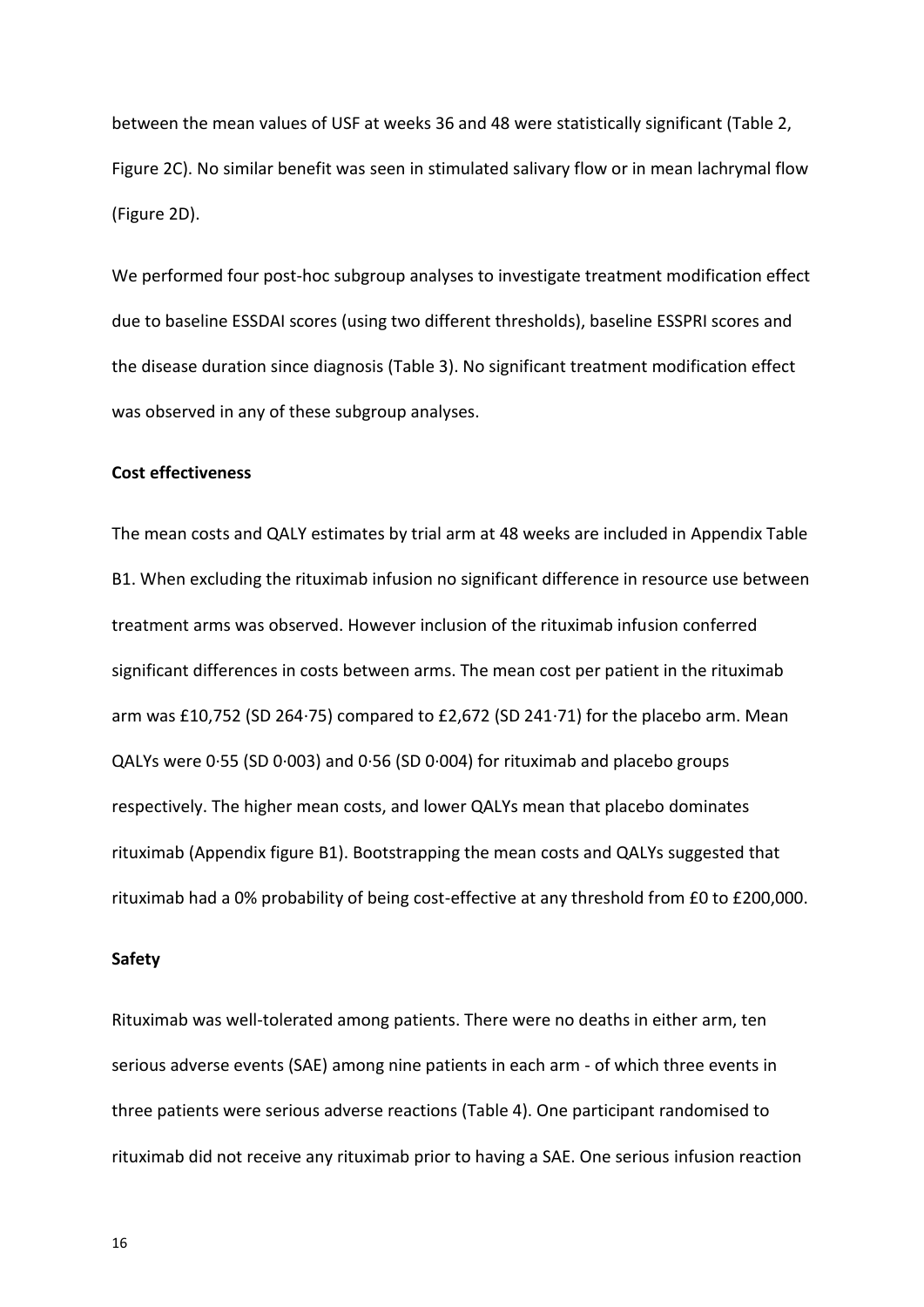was reported in one patient receiving rituximab, and one serious Anaphylaxis event was reported in one patient receiving placebo. For non-serious adverse events, 275 were reported in 55 placebo patients (of which 61 events (22.2%) were suspected to be related to intervention, 24 (8.7%) resulted in delayed or modified treatment administration, and 5 (1.8%) resulted in cessation of treatment); 325 events were reported in 61 rituximab patients (82 (25.2% )of events suspected to be related to treatment, 33 (10.2%) resulted in delayed or modified administration and 10 (3.1%) resulted in cessation of treatment).

#### **Discussion**

TRACTISS is the largest, randomised, placebo-controlled, trial of rituximab in patients with primary Sjögren's Syndrome to date. After two courses, each comprising 2 doses of 1000mg of rituximab, patients were not significantly more likely to report a response to treatment at the 48 week time-point (in terms of a reduction of 30% of baseline measurement in either Oral Dryness or Fatigue VAS) than those randomised to receive placebo. These and other patient-reported outcomes of Ocular and Overall Dryness, Joint Pain and Global Assessment of disease activity were not significantly improved by rituximab at any time-point. We also did not observe a significant benefit in terms of lachrymal flow, or in any of the composite patient-reported outcomes, or disease activity indices, except for a one-off significant difference between groups in the ESSDAI score at week 36. We did observe significant differences between the groups in average Unstimulated Salivary Flow rates; rituximab patients maintained their baseline flow rate, while placebo patients decreased. However, given the many statistical tests performed in these secondary outcome analyses, this may well be a Type I error and should not be over-interpreted. No difference in the safety profile for the two arms was observed.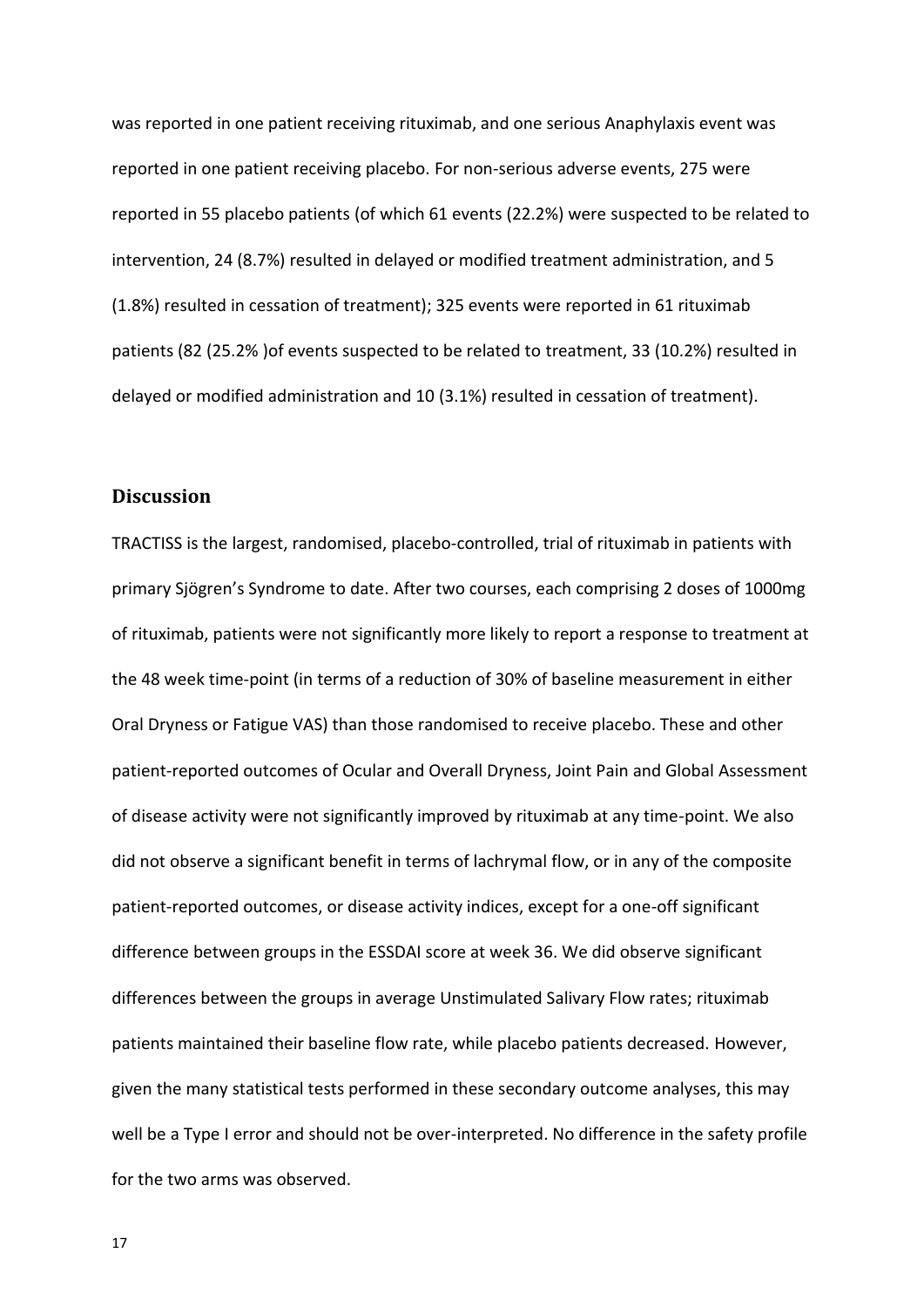For the economic analyses a small non-significant difference in QALYs was observed between the arms in favour of the placebo. The main driver of costs was the rituximab infusion which attracted a cost of £1,746 per 1000mg and a significantly higher overall cost compared with placebo. There was no significant difference in costs when rituximab was excluded. Further analysis revealed that even at a willingness-to-pay threshold ten times higher than the current NICE recommendation (16) rituximab was not cost effective; even with a relatively large reduction in price the use of rituximab is unlikely to be cost effective.

TRACTISS is the fourth, double-blind, placebo-controlled, randomised trial of rituximab reported to date, bringing the total number of patients included in such studies to 302. The first study, a pilot RCT in 17 patients (10) reported a greater reduction in fatigue among patients randomised to rituximab compared to those receiving placebo, but no significant difference in proportions of patients achieving either 20% or 30% reduction from baseline in fatigue at 6 months. A later RCT in 30 patients (11) reported significant changes from baseline for most variables (including salivary flow rates and patient-reported measures of fatigue, oral and ocular dryness) in both arms, but the 20 rituximab patients only reported significant differences compared to the 10 placebo patients in Stimulated Salivary Flow at 12 weeks, and in ocular dryness at 36 and 48 weeks.

Most recently, the TEARS study (12) analysed 120 patients randomised to either rituximab or placebo in a multicentre trial and did not detect a significant difference in numbers of patients achieving the primary endpoint (reductions of 30mm in at least 2 VAS for Dryness, Pain, Fatigue and Global Assessment). Although a significant response was detected at 6 weeks, particularly in fatigue, this was not sustained by the 24 week time-point. Signs of efficacy were evident in fatigue and dryness when these outcome data were analysed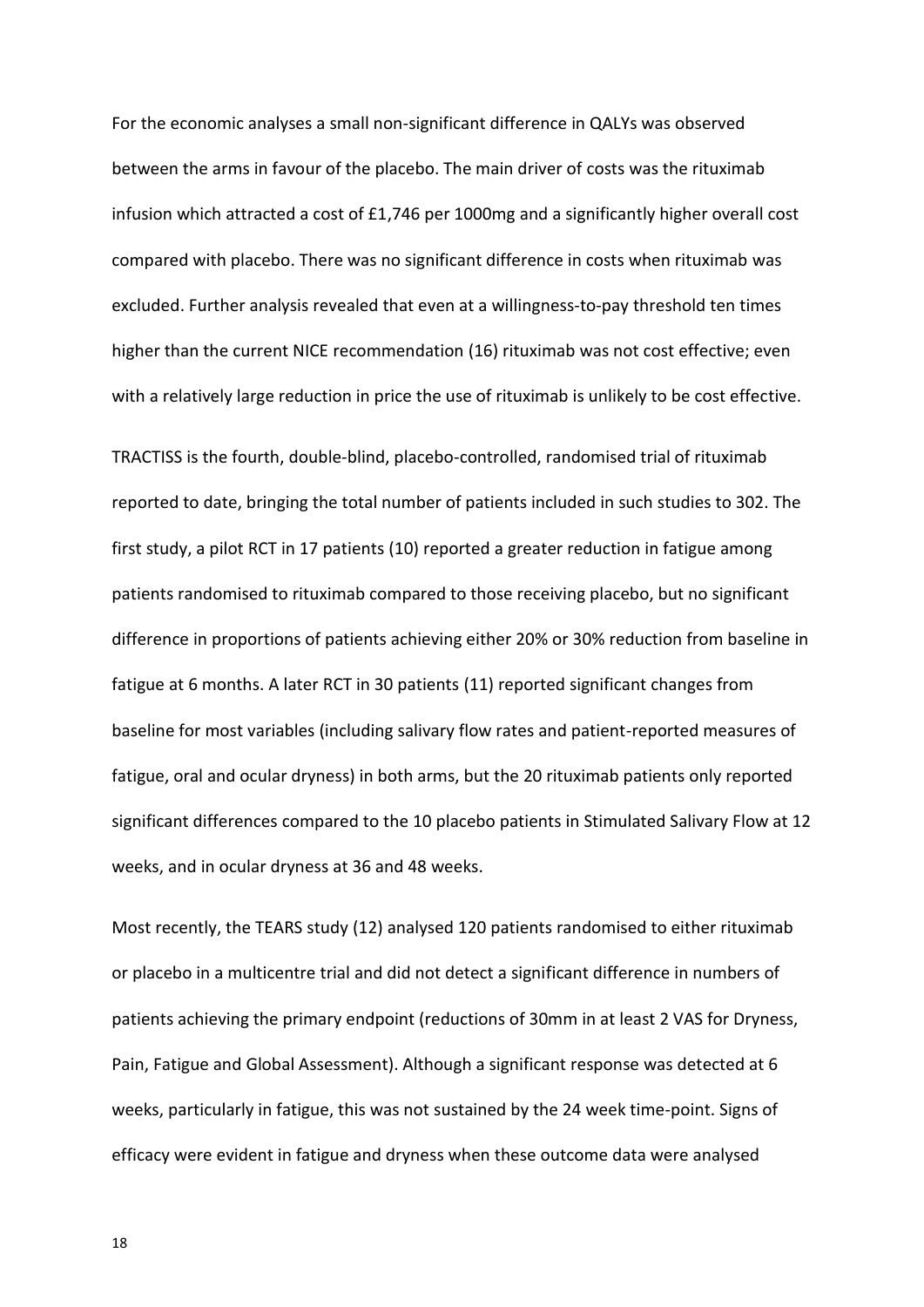longitudinally, but symptoms of Pain and Global assessment were not significantly improved. As in previous studies, TEARS found no significant difference in the safety profiles of the arms.

TRACTISS differed from these randomised trials in that patients were randomised to two doses of the trial drug, to be received in a double-blind manner. It was hoped that signals of efficacy observed in earlier studies would be seen at the same time-points in TRACTISS, and that a second dose would demonstrate long-term efficacy of rituximab. However, early efficacy measured by fatigue at 16 weeks (TEARS) and late efficacy in terms of ocular dryness (Meijer et al) were not observed in TRACTISS. Similarly, although we observed significant deterioration in unstimulated salivary flow for placebo compared to rituximab, at later time-points, no such effect was reported in other RCTs.

Early evidence from non-randomised trials and uncontrolled studies was more promising. In an open-label prospective study (9), 19 patients at one centre received rituximab, and 22 patients at another received DMARD therapy over a 10 year period. Patients in this study had higher disease activity (mean baseline ESSDAI score was 20). Significant differences between the two arms was demonstrated in Fatigue and Dryness VAS scores (week 120 mean (SEM) fatigue DMARD 51·8 (4·5) vs RTX 41·1 (4·2); week 120 mean (SEM) Dryness DMARD 51·8 (11·1) RTX 25·1 (7·7)), as well as ESSDAI (week 120 mean (SEM) DMARD 8·8 (1·7) vs RTX 5·2 (0·9)), Unstimulated Salivary Flow (DMARD 0·1 (0·08) vs RTX 0·4 (0·04)) and Lachrymal flow (DMARD 5·5 (0·8) vs RTX 7·3 (0·8)). However, bias due to potential differences between centres' practices, the open label nature of the study, and the differing additional study medications (DMARD & prednisone vs RTX & chlorphenamine, paracetamol and methylprednisolone) cannot be ruled out. Sixteen patients who received rituximab in an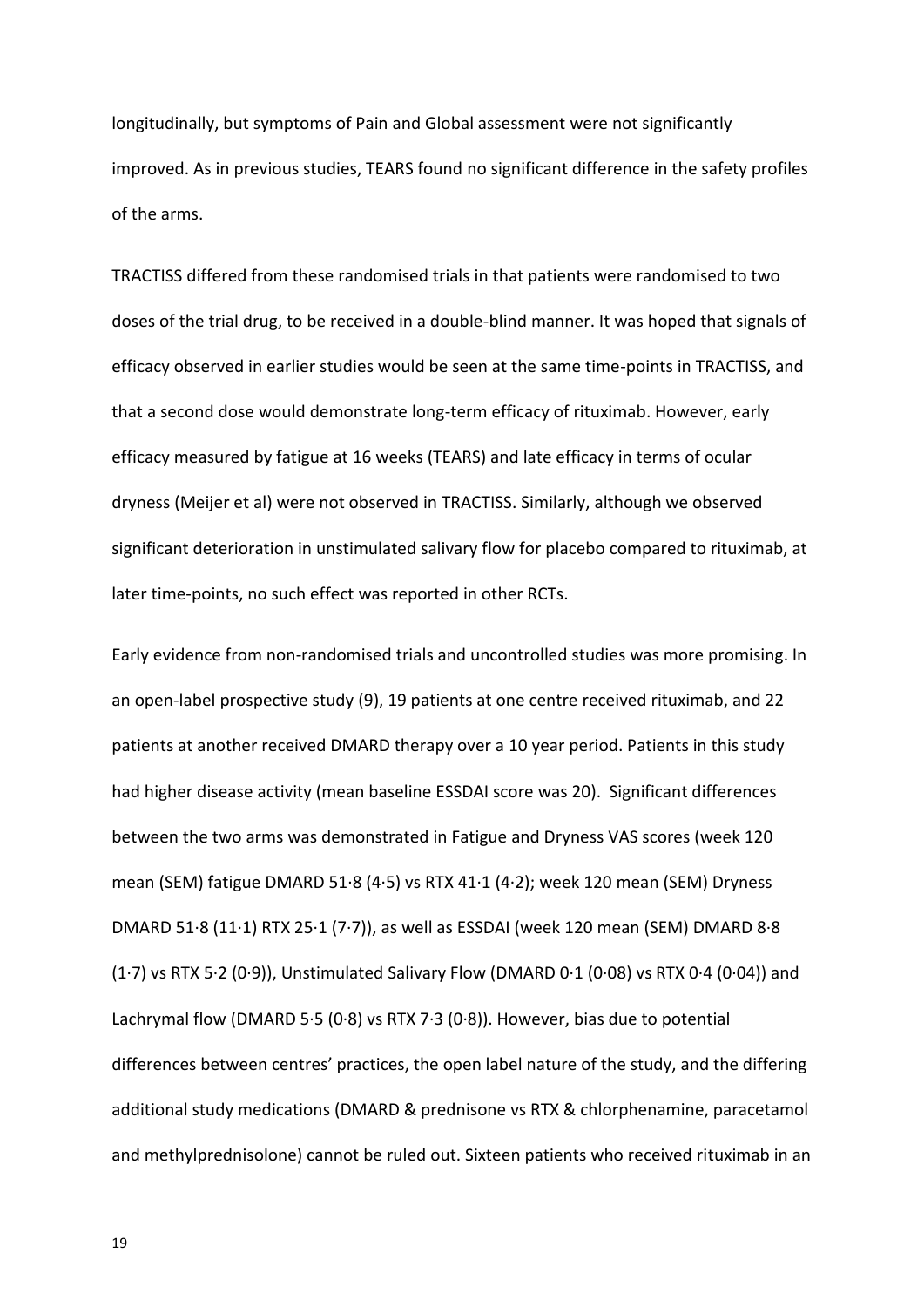uncontrolled study (23) reported significant improvements from baseline in SF-36 component scores (Mean Physical and Mental Component Summary improvements of 16·9 and 31·2, respectively), but no such improvement was found in either our study (Table 2) or in the TEARS study.

Researchers have previously suggested (5, 12) that outcome measures used in studies of these patients are not sufficiently sensitive to changes in the patient condition after successful treatment. To that end, composite outcome measures to be completed by the physician (24) and by the patient (25) were developed by the European League Against Rheumatism (EULAR). These outcome measures were developed in patient populations of a similar age to those in TEARS and TRACTISS, but the development population profiles for both tools involved patients with slightly longer disease durations (approximately 8·5 years) than seen here. Moerman *et al* computed ESSDAI scores for all patients in one RCT (26) to conclude that the ESSDAI was sensitive enough to detect a treatment effect of rituximab, despite low average ESSDAI scores. In both TEARS and TRACTISS, patients had low ESSDAI scores at baseline (relative to the maximum score of 123) and mean improvement in ESSDAI was not different between the two arms. The ESSPRI did not suffer the same problem as the ESSDAI in TRACTISS, but no significant difference was detected overall, nor did it define a subgroup that demonstrated a benefit. A recent re-analysis of data from TEARS (27) proposed a data-driven composite outcome measure, the Sjögren's Syndrome Responder Index (SSRI), rooted in the assumption that rituximab is effective. Data from TRACTISS may assist in the external validation of the SSRI.

A post-hoc analysis of data from the TEARS study (28) to estimate the required sample size to detect a significant difference in response rates suggested that the most sensitive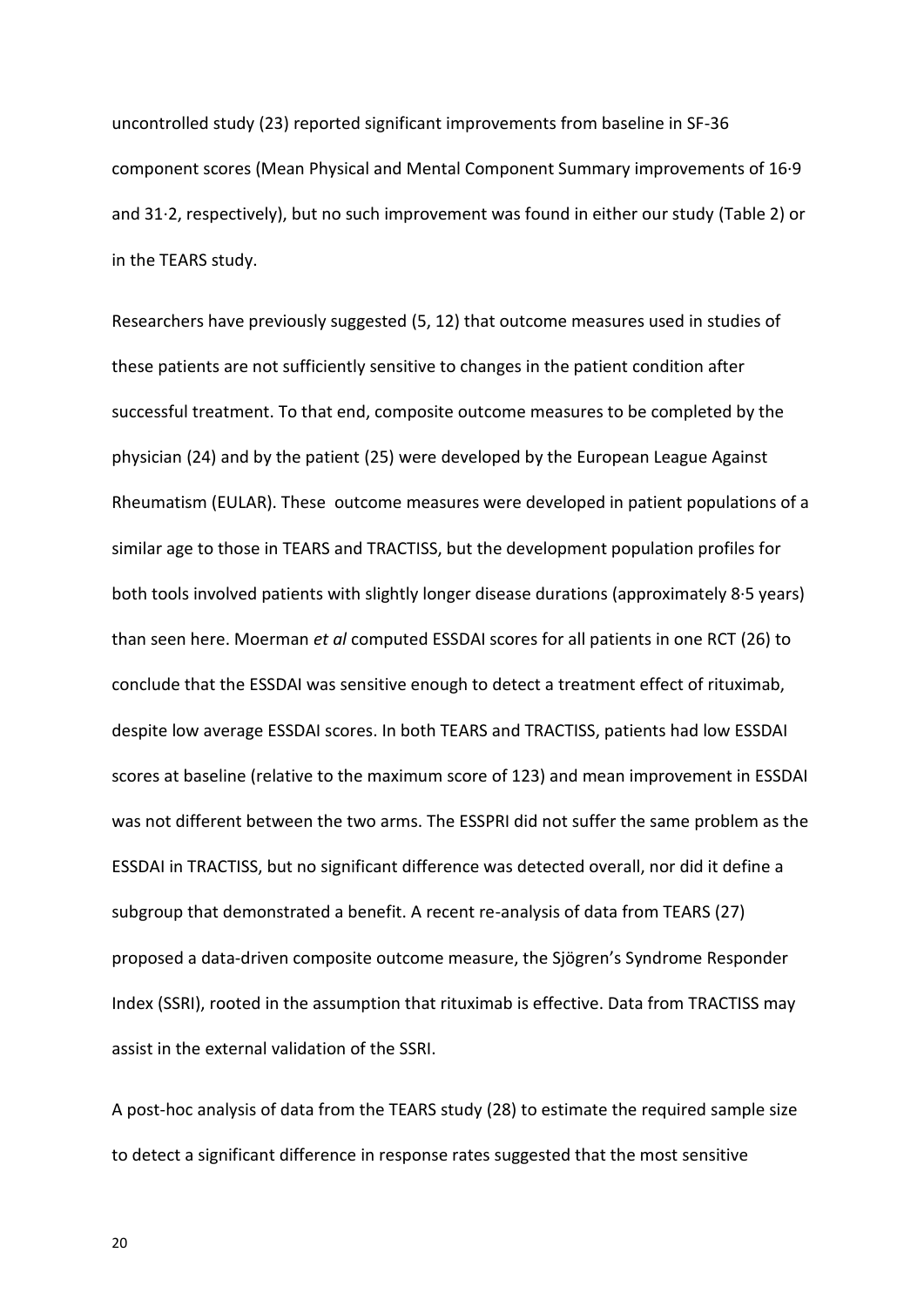endpoint by which response to treatment can be assessed would be change in ultrasound grading. However, the observed ultrasonography improvement in TEARS (29) did not translate into patient-reported symptomatic improvement. Findings of the TRACTISS ultrasound sub-study will be presented at a later date, as will results of the labial gland biopsy sub-study.

Despite the requirement for a minimum level of symptomatic fatigue and oral dryness in order to take part in TRACTISS, the patients were mostly of recent onset and had mild systemic disease activity as measured by the ESSDAI. Although the two courses of rituximab given constituted a different treatment regimen to the single course in other RCTs, it remains a possibility that a benefit to patients would be seen if rituximab is administered over longer periods of time, such as those seen in longer open-label comparative studies. Further, although TRACTISS is the largest trial of rituximab in PSS to date, a sample size of 133 patients is small by the standards of Phase III randomised trials, and confidence intervals around our estimates were wide. The low population prevalence of PSS poses challenges to recruitment, and emphasises the importance of patient retention, to ensure that studies are adequately powered.

Despite ambitions towards meta-analysis with data from the TEARS study, our study omitted a 6 week assessment visit, which was the time-point at which the greatest fatigue response was observed in TEARS. We omitted this visit to reduce the patient burden. Although our study had low levels of patient withdrawal (and used multiple imputation to account for uncertainty due to incomplete data) it was necessary to offer mailed questionnaires to some participants to capture primary endpoint data at 48 weeks.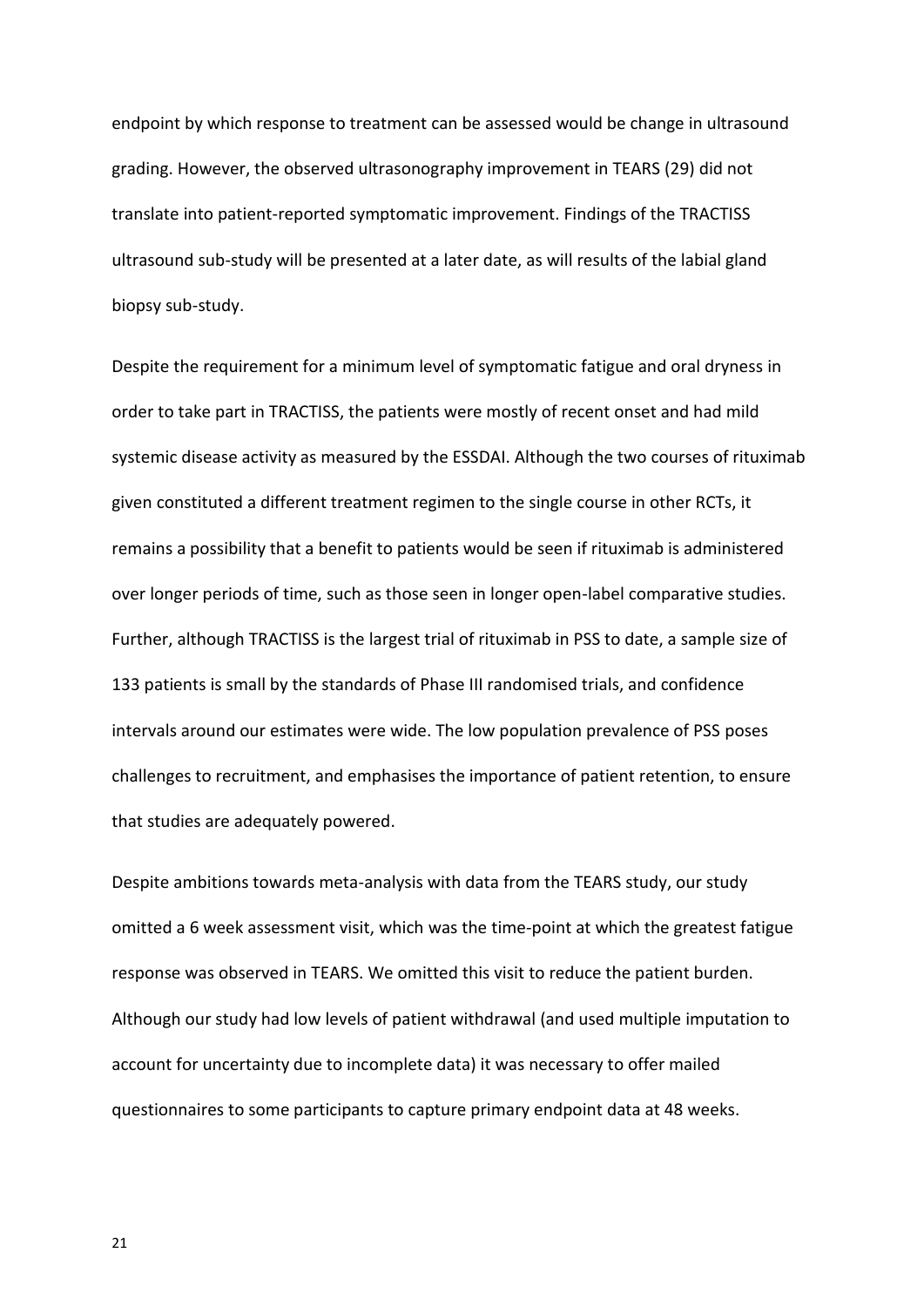Like the TEARS trial, TRACTISS was designed to have power to detect a large difference in response rates between the arms: the possible side-effects due to rituximab, as well as the underlying inconvenience and costs of rituximab administration mean that a large benefit would need to be demonstrated for rituximab to be worthwhile. The existence of a smaller long-term effect cannot be ruled out – and may be identified in a possible meta-analysis – but it remains to be seen if a smaller effect would be worthwhile or cost-effective. Moreover, in common with other studies in this context many outcome measurements were compared at several time points and we did not adjust our secondary endpoint analyses for multiple comparisons; it is possible that the relative deterioration in unstimulated salivary flow for placebo patients was a false positive finding.

Although there did not appear to be any excess risk due to rituximab, the results of the TRACTISS trial do not support the general use of rituximab in treating PSS, particularly in patients with recent disease onset and / or low disease activity. Meta-analysis with the TEARS study may improve overall precision of findings, but it seems unlikely that the combined results will identify a worthwhile treatment benefit. The need for further large randomised trials to demonstrate longer-term benefit appears questionable, since the lack of effect of 2 courses of rituximab seems in line with the lack of benefit of one course in randomised trials. Rituximab may still have a role in treating PSS patients with high levels of systemic disease activity who have failed to improve following conventional immunosuppressive therapy.

Acknowledgements: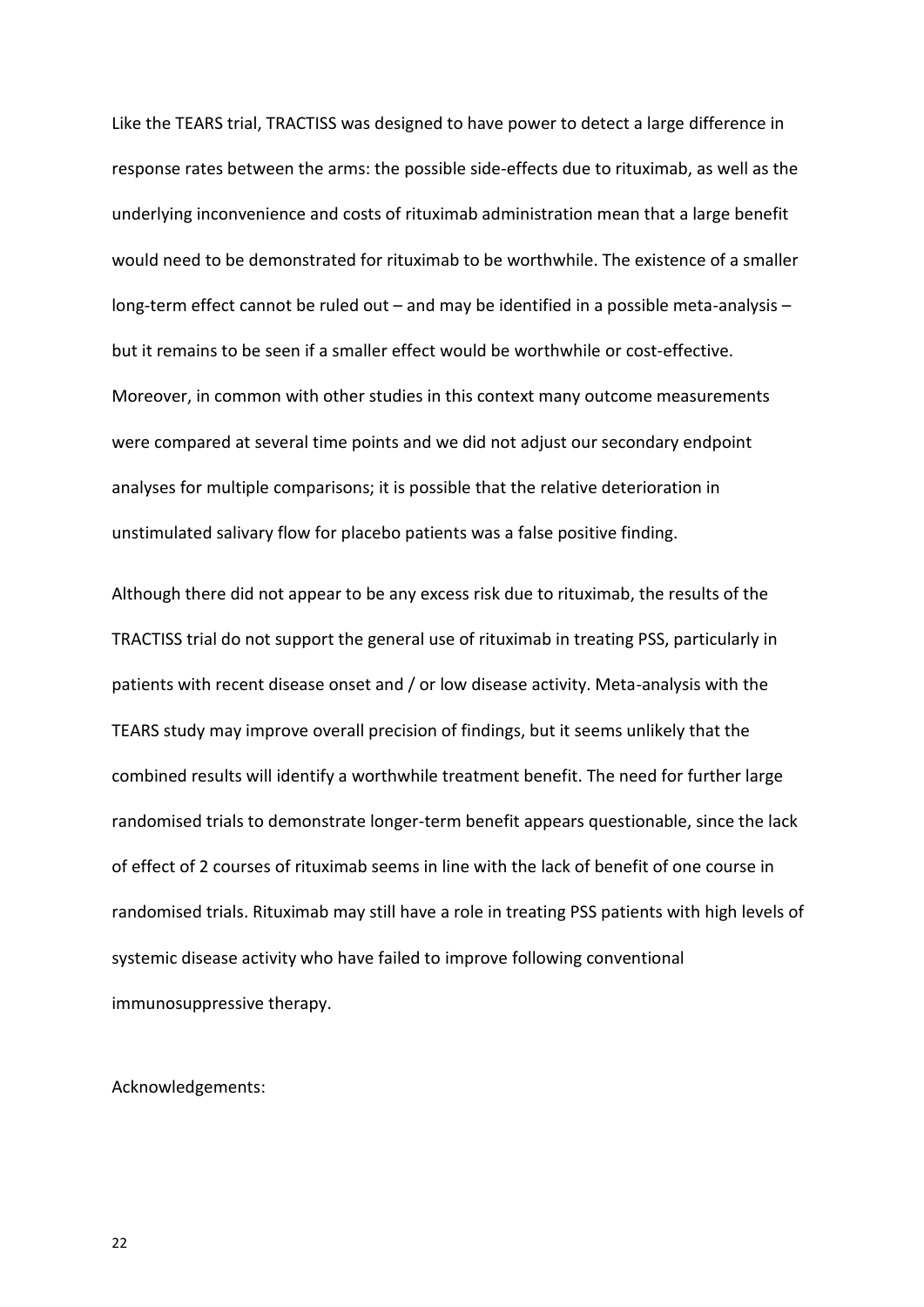The study was funded by Arthritis Research UK. Hoffman La Roche provided rituximab free of charge to the study. Hoffman La Roche was permitted to review results prior to submission, but final decision on content and publication remained with the authors.

**Trial Steering Committee**: Prof Ian Bruce, Dr Ian Griffiths, Ashley Jones, Linda Stone, Dr David Isenberg

**Data Monitoring and Ethics Committee**: Dr Marwan Bukhari, Dr Jon Packham, Dr Martyn Lewis

**Site Principal Investigators**: Dr Mohammed Akil, Prof Simon Bowman, Prof Baskar Dasgupta, Prof Kevin Davies, Prof Chris Edwards, Dr Nagui Gendi, Dr Ian Giles, Dr Frances C Hall, Dr Philip Helliwell, Dr Pauline Ho, Dr John Hunter, Dr Sanjeet Kamath, Dr Bruce Kirkham, Dr Peter Lanyon, Prof Neil McHugh, Dr Devesh Mewar, Prof Robert J Moots, Dr Diarmuid Mulherin, Dr Colin Pease, Dr Elizabeth Price , Dr Marian Regan, Dr Euthalia Roussou, Dr Vadivelu Saravanan, Dr Nurhan Sutcliffe, Dr Wan-Fai Ng. We also acknowledge the assistance of all clinical research staff at participating sites, as well as Peter Smith, John Rout, Luke Dawson.

**CTRU**: Janine C Gray, Sarah Brown.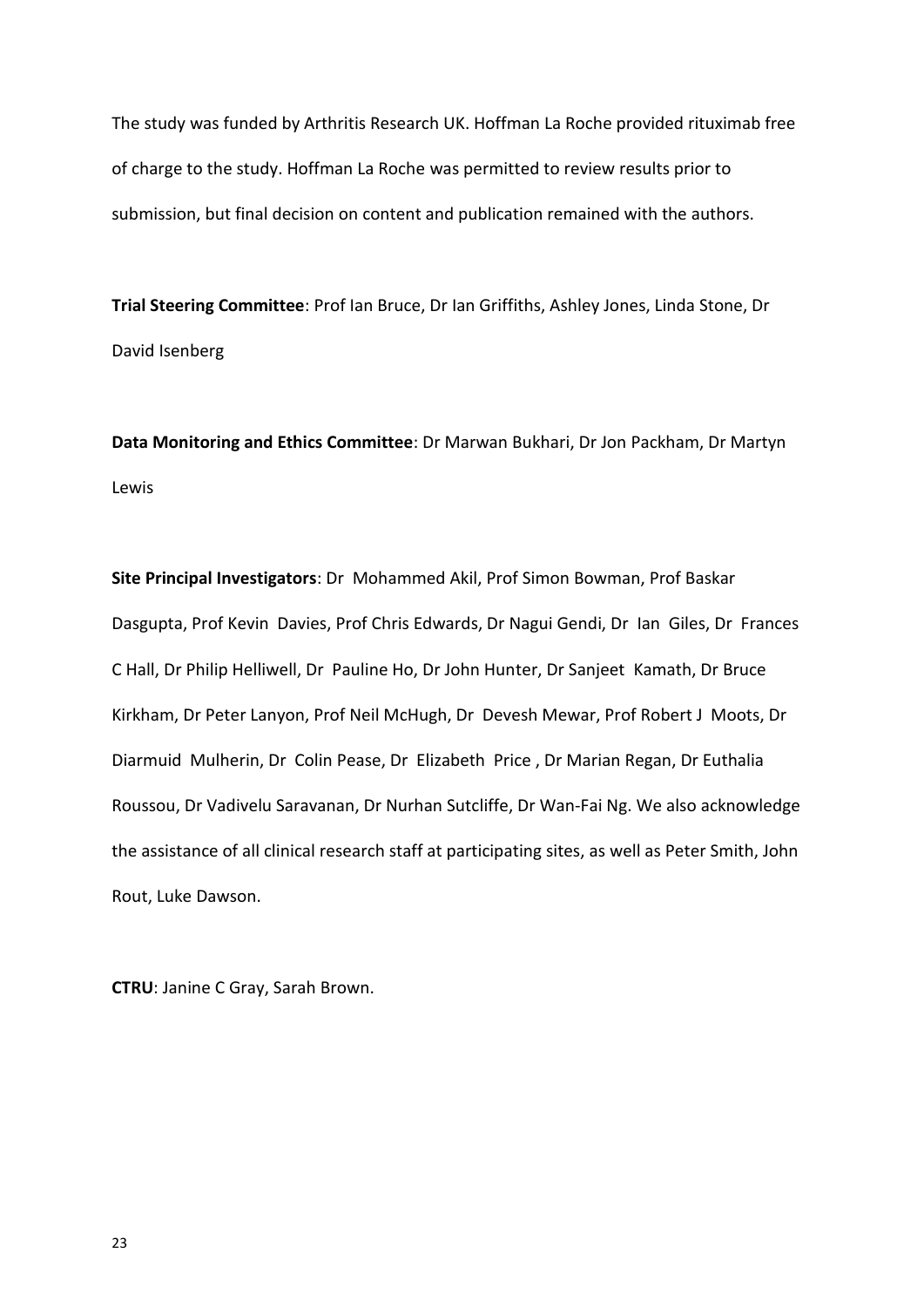## **References**

- 1. Fox, R.I. et al. Update in Sjögren syndrome. *Current opinion in rheumatology.* 2000, **12**(5), pp.391-398.
- 2. Bowman, S. et al. Measurement of fatigue and discomfort in primary Sjögren's syndrome using a new questionnaire tool. *Rheumatology.* 2004, **43**(6), pp.758-764.
- 3. Vivino, F.B. et al. Pilocarpine tablets for the treatment of dry mouth and dry eye symptoms in patients with sjögren syndrome: A randomized, placebo-controlled, fixed-dose, multicenter trial. *Archives of Internal Medicine.* 1999, **159**(2), pp.174-181.
- 4. Papas, A.S. et al. Successful treatment of dry mouth and dry eye symptoms in Sjögren's syndrome patients with oral pilocarpine: a randomized, placebo-controlled, doseadjustment study. *JCR: Journal of Clinical Rheumatology.* 2004, **10**(4), pp.169-177.
- 5. Gottenberg, J. et al. Effects of hydroxychloroquine on symptomatic improvement in primary sjögren syndrome: The joquer randomized clinical trial. *JAMA.* 2014, **312**(3), pp.249-258.
- 6. Devauchelle‐Pensec, V. et al. Improvement of Sjögren's syndrome after two infusions of rituximab (anti‐CD20). *Arthritis Care & Research.* 2007, **57**(2), pp.310-317.
- 7. Pijpe, J. et al. Rituximab treatment in patients with primary Sjögren's syndrome: an open‐ label phase II study. *Arthritis & Rheumatism.* 2005, **52**(9), pp.2740-2750.
- 8. St.Clair, E.W. et al. Rituximab Therapy for Primary Sjögren's Syndrome: An Open-Label Clinical Trial and Mechanistic Analysis. *Arthritis & Rheumatism.* 2013, **65**(4), pp.1097-1106.
- 9. Carubbi, F. et al. Efficacy and safety of rituximab treatment in early primary Sjögren's syndrome: a prospective, multi-center, follow-up study. *Arthritis research & therapy.* 2013, **15**(5), p.R172.
- 10. Dass, S. et al. Reduction of fatigue in Sjögren syndrome with rituximab: results of a randomised, double-blind, placebo-controlled pilot study. *Annals of the rheumatic diseases.* 2008, **67**(11), pp.1541-1544.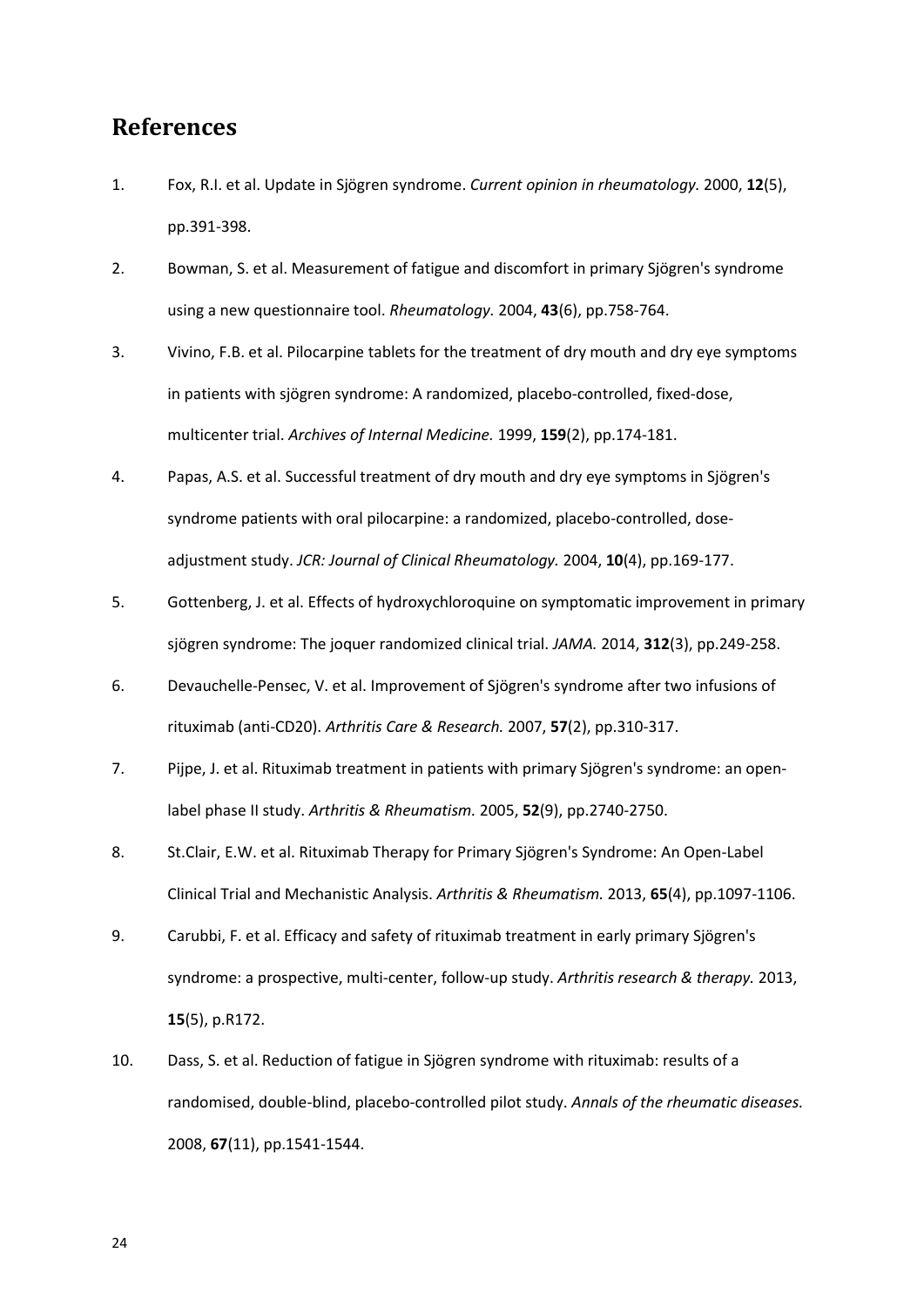- 11. Meijer, J.M. et al. Effectiveness of rituximab treatment in primary Sjögren's syndrome: a randomized, double‐blind, placebo‐controlled trial. *Arthritis & Rheumatism.* 2010, **62**(4), pp.960-968.
- 12. Devauchelle-Pensec, V. et al. Treatment of primary Sjögren syndrome with rituximab: a randomized trial. *Annals of internal medicine.* 2014, **160**(4), pp.233-242.
- 13. Brown, S. et al. The TRACTISS Protocol: a randomised double blind placebo controlled clinical TRial of Anti-B-Cell Therapy In patients with primary Sjögren's Syndrome. *BMC musculoskeletal disorders.* 2014, **15**(1), p.21.
- 14. White, I.R. et al. Multiple imputation using chained equations: Issues and guidance for practice. *Statistics in medicine.* 2011, **30**(4), pp.377-399.
- 15. Rubin, D.B. In: *Multiple Imputation for Nonresponse in Surveys*. John Wiley & Sons, Inc., 2008.
- 16. Excellence, N.I.f.H.a.C. Guide to the methods of technology appraisal. 2013.
- 17. Group, E. EuroQol--a new facility for the measurement of health-related quality of life. *Health Policy.* 1990, **16**(3), pp.199-208.
- 18. Committee, J.F. *British National Formulary.* 67 ed. London: BMJ Group and Pharmaceutical Press, 2013.
- 19. Health, D.o. *National Schedule of Reference Costs.* [Online]. 2014. [Accessed 13th January 2016].
- 20. Curtis, L. *Unit Costs of Health & Social Care 2014.* Canterbury: Personal Social Services Research Unit, 2014.
- 21. Dolan, P. Modeling valuations for EuroQol health states. *Medical care.* 1997, **35**(11), pp.1095-1108.
- 22. Ramsey, S. et al. Good research practices for cost-effectiveness analysis alongside clinical trials: the ISPOR RCT‐CEA task force report. *Value in health.* 2005, **8**(5), pp.521-533.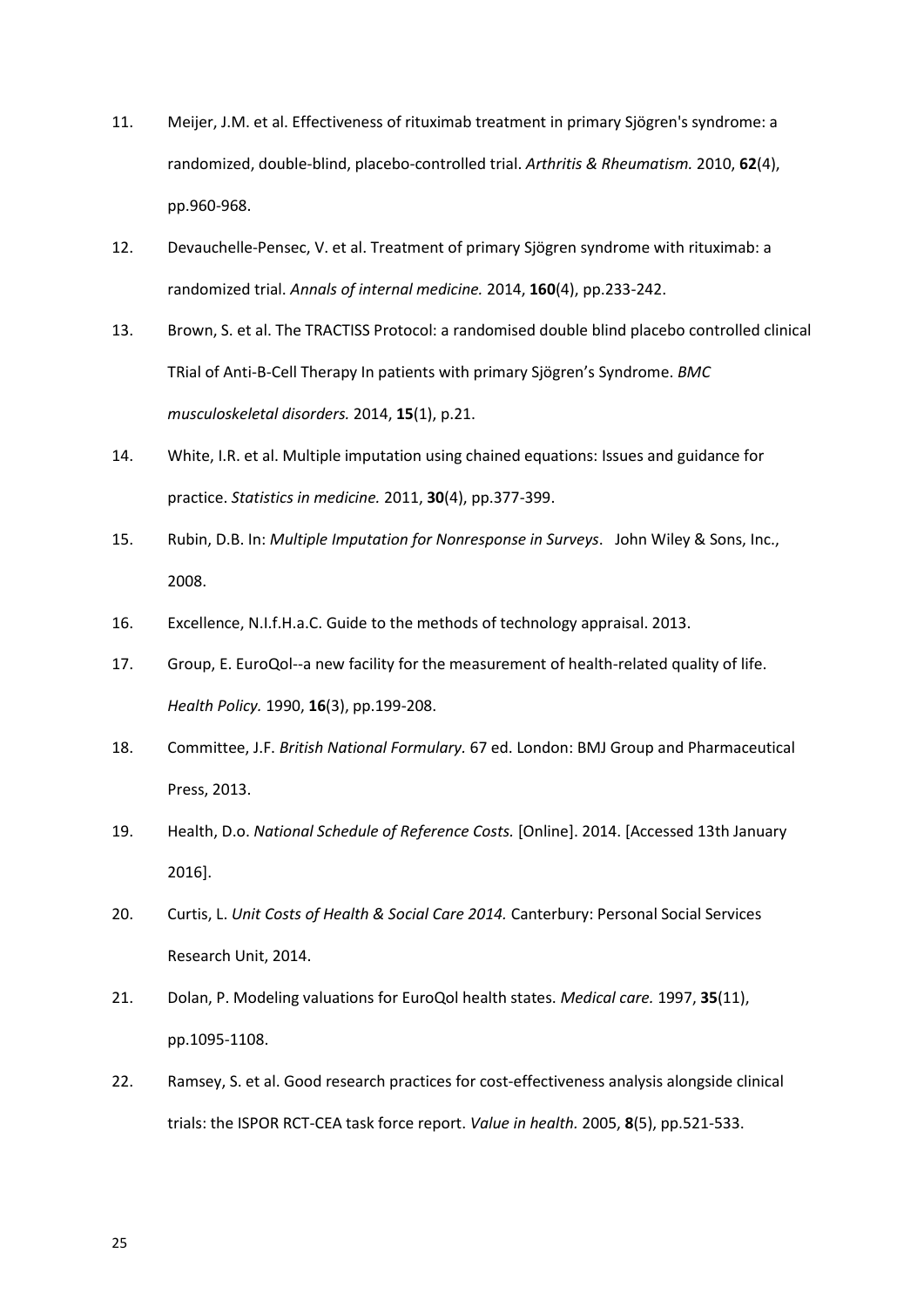- 23. Devauchelle-Pensec, V. et al. Effects of rituximab therapy on quality of life in patients with primary Sjogren's syndrome. *Clinical and experimental rheumatology.* 2010, **29**(1), pp.6-12.
- 24. Seror, R. et al. EULAR Sjögren's syndrome disease activity index: development of a consensus systemic disease activity index for primary Sjögren's syndrome. *Annals of the rheumatic diseases.* 2010, **69**(6), pp.1103-1109.
- 25. Seror, R. et al. EULAR Sjögren's Syndrome Patient Reported Index (ESSPRI): development of a consensus patient index for primary Sjögren's syndrome. *Annals of the rheumatic diseases.* 2011, **70**(6), pp.968-972.
- 26. Moerman, R.V. et al. EULAR Sjögren's Syndrome Disease Activity Index (ESSDAI) is sensitive to show efficacy of rituximab treatment in a randomised controlled trial. *Annals of the rheumatic diseases.* 2014, **73**(2), pp.472-474.
- 27. Cornec, D. et al. Development of the Sjögren's Syndrome Responder Index, a data-driven composite endpoint for assessing treatment efficacy. *Rheumatology.* 2015, **54**(9), pp.1699- 1708.
- 28. Devauchelle-Pensec, V. et al. Impact Of Different End Points On The Patient Cohort Size Needed To Demonstrate The Efficacy Of a Therapeutic Intervention In Pss. A Post Hoc Analysis Of The Tears Study (Tolerance and efficacy of Rituximab in primary Sjogren Syndrome study). In: *ARTHRITIS AND RHEUMATISM*: WILEY-BLACKWELL 111 RIVER ST, HOBOKEN 07030-5774, NJ USA, 2013, pp.S1235-S1235.
- 29. Jousse-Joulin, S. et al. Brief Report: Ultrasonographic Assessment of Salivary Gland Response to Rituximab in Primary Sjögren's Syndrome. *Arthritis & Rheumatology.* 2015, **67**(6), pp.1623-1628.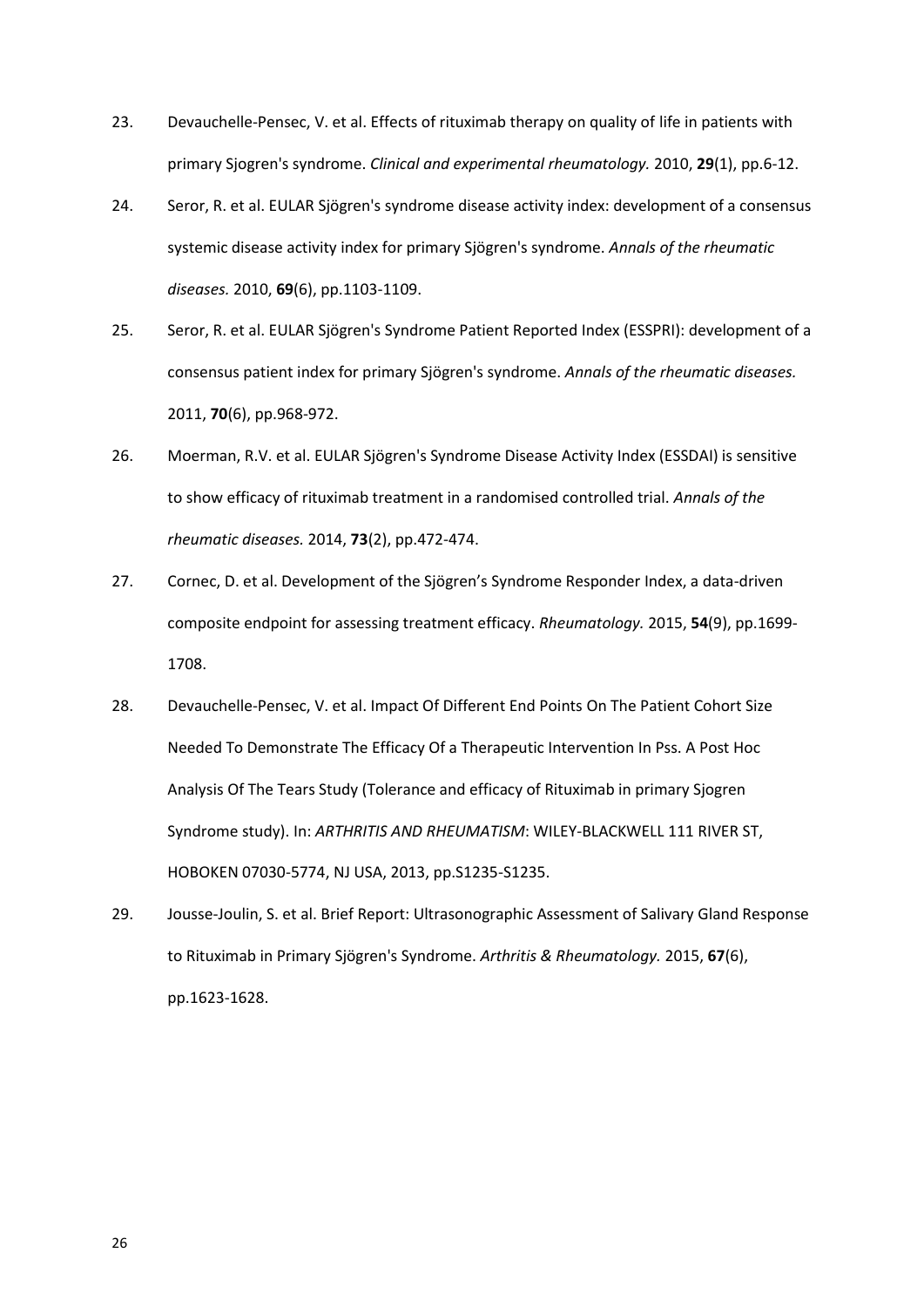## **Tables**

#### **Table 1: Selected Baseline Characteristics**

|                                                    | Placebo     | Rituximab   | All         |
|----------------------------------------------------|-------------|-------------|-------------|
|                                                    | $(N=66)$    | $(N=67)$    | $(N=133)$   |
| Age (Years)                                        | 54.4(11.6)  | 54.3(11.5)  | 54.4(11.5)  |
| Aged 65 years or older: n (%)                      | 15(22.7)    | 15(22.4)    | 30(22.6)    |
| Years since diagnosis                              | 6.2(5.8)    | 5.3(4.9)    | 5.7(5.4)    |
| 10 or more years since diagnosis: n (%)            | 13(19.7)    | 11(16.4)    | 24(18.0)    |
| Female Sex: n (%)                                  | 61(92.4)    | 63 $(94.0)$ | 124(93.2)   |
| Current Medications (prior to randomisation)       |             |             |             |
| Pilocarpine: n (%)                                 | 3(4.5%)     | 11(16.4%)   | 14 (10.5%)  |
| Hydroxychloroquine: n (%)                          | 35 (53.0%)  | 39(58.2%)   | 74 (55.6%)  |
| Corticosteroids: n (%)                             | 12(18.2%)   | 7(10.4%)    | 19 (14.3%)  |
| NSAIDS: n (%)                                      | 16(24.2%)   | 19 (28.4%)  | 35 (26.3%)  |
| Unstimulated Salivary Flow (mL/15min)              | 1.2(1.8)    | 1.2(1.2)    | 1.2(1.5)    |
| Mean Lachrymal Flow (Schirmers I) (mm/5min)        | 8.2(11.3)   | 6.6(8.8)    | 7.4(10.2)   |
| IgG (g/L)                                          | 17.7(7.9)   | 18.4(7.3)   | 18.0(7.5)   |
| lgA(g/L)                                           | 3.4(2.2)    | 3.0(0.9)    | 3.2(1.7)    |
| IgM (g/L)                                          | 1.2(0.6)    | 1.3(0.6)    | 1.2(0.6)    |
| Anti-Ro autoantibody positive                      | 66 (100.0%) | 66 (98.5%)  | 132 (99.2%) |
| Reduced C4                                         | 9(13.6%)    | 10 (14.9%)  | 19 (14.3%)  |
| Current Smoker: n (%)                              | 8(12.1)     | 3(4.5)      | 11(8.3)     |
| Visual Analogue Scales (Average over last 2 weeks, |             |             |             |
| mm. 100=Severe, except Global)                     |             |             |             |
| Fatigue                                            | 74.6(15.3)  | 71.2(16.8)  | 72.8(16.1)  |
| Oral Dryness                                       | 77.3(17.0)  | 75.3(15.3)  | 76.3(16.2)  |
| <b>Ocular Dryness</b>                              | 72.0(19.6)  | 69.4(20.9)  | 70.7(20.2)  |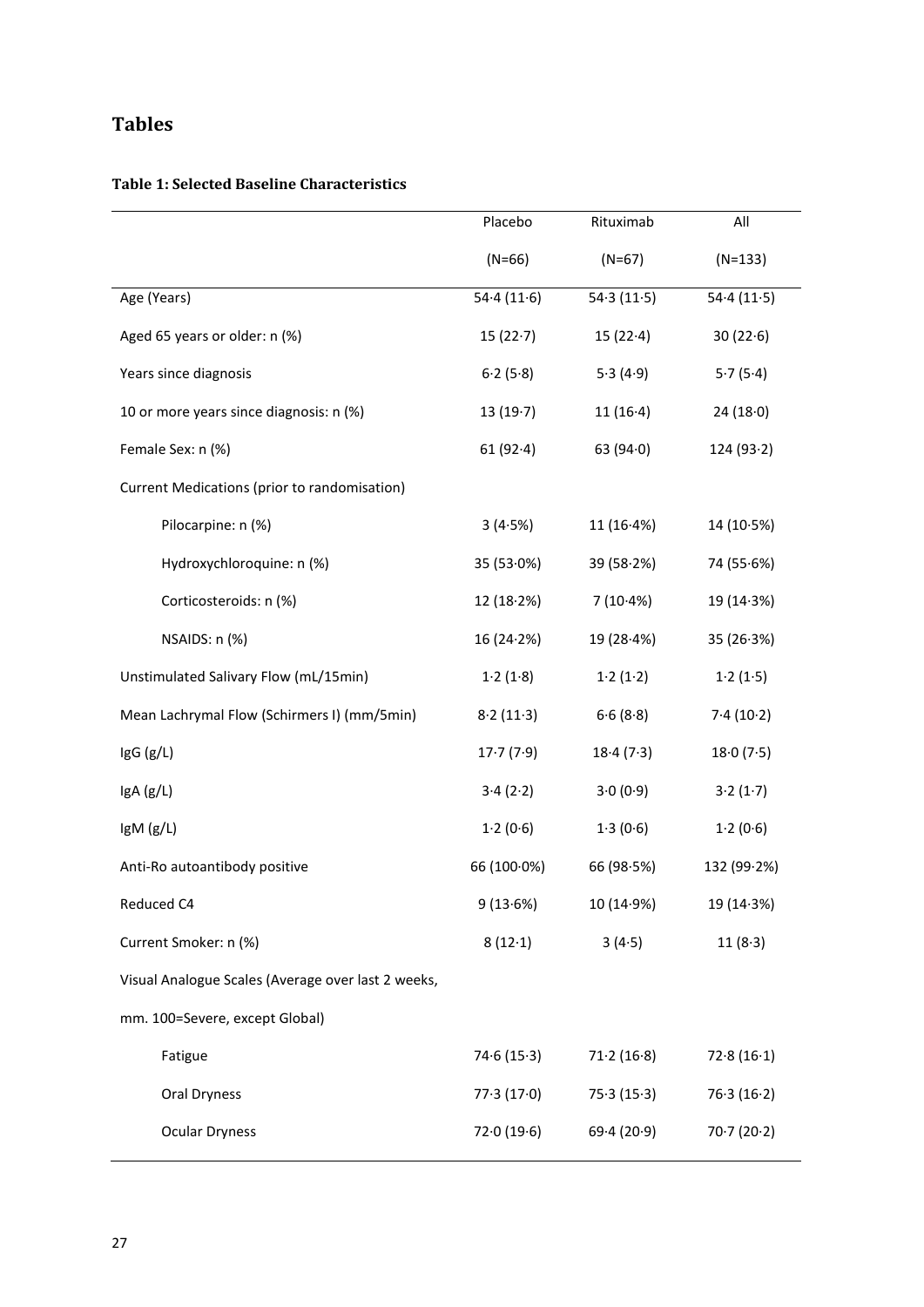| <b>Overall Dryness</b>                       | 76.3(16.3) | 74.2(15.4) | 75.2(15.8) |
|----------------------------------------------|------------|------------|------------|
| Joint Pain                                   | 57.5(28.7) | 52.0(27.2) | 54.7(28.0) |
| Global Assessment (100=SS very active)       | 70.7(17.8) | 68.6(18.0) | 69.7(17.9) |
| <b>ESSPRI (10=Maximal Symptom Severity)</b>  | 6.7(1.6)   | 6.4(1.6)   | 6.6(1.6)   |
| <b>ESSDAI (123=Maximal Disease Activity)</b> | 6.0(4.3)   | 5.3(4.7)   | 5.7(4.5)   |
| SF-36 Physical Component Score               | 35.6(10.9) | 36.6(9.8)  | 36.1(10.3) |
| SF-36 Mental Component Score                 | 40.7(12.3) | 39.2(11.6) | 40.0(11.9) |

Footnote: Values are Mean and standard deviation unless otherwise stated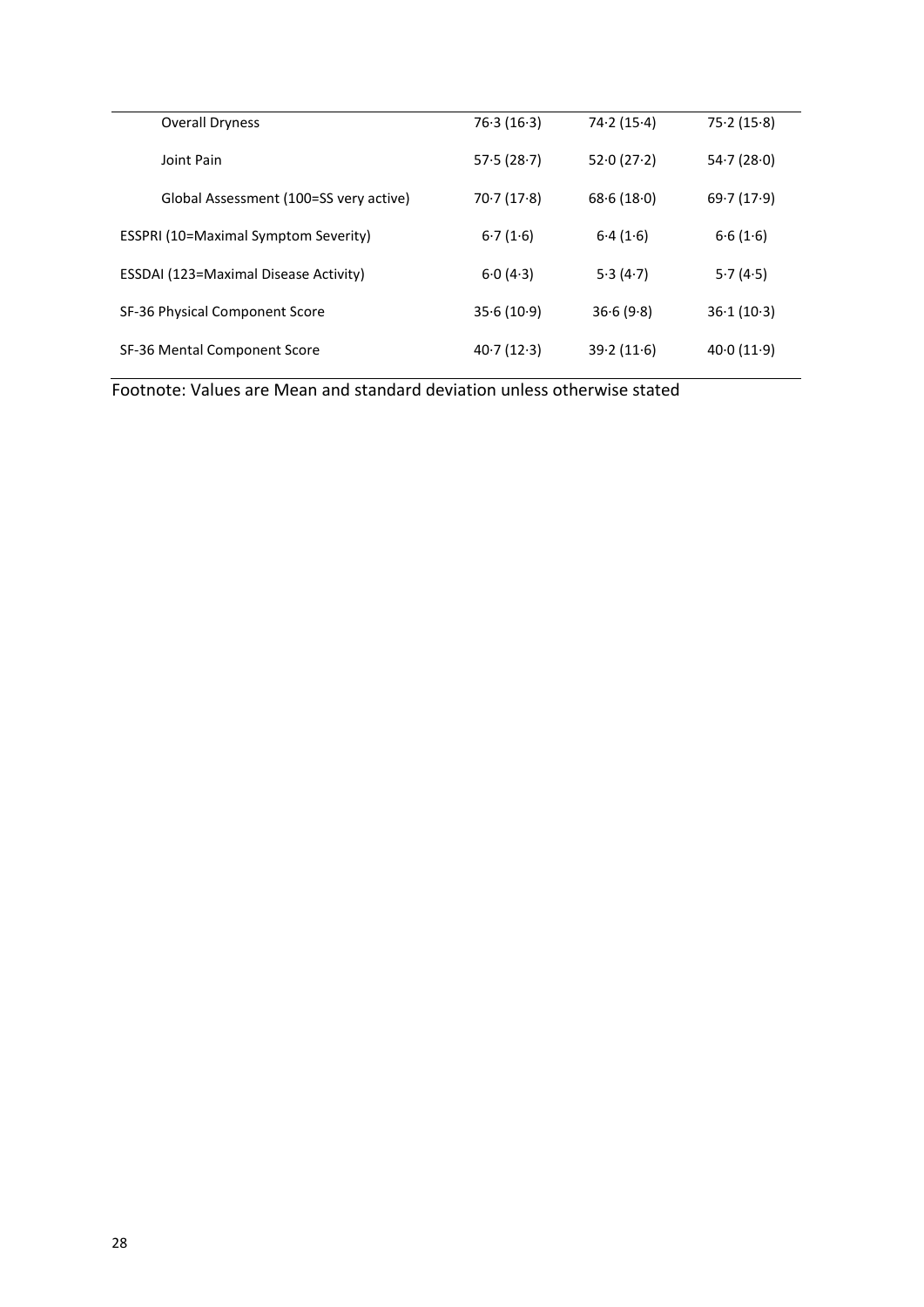|                               | Time-point                                                | Placebo   | Rituximab                          | Difference (RTX - PLC, adjusting                                            | Wald P-Value |
|-------------------------------|-----------------------------------------------------------|-----------|------------------------------------|-----------------------------------------------------------------------------|--------------|
|                               | in weeks                                                  | (SEM)     | for baseline values) (95%<br>(SEM) |                                                                             |              |
|                               |                                                           |           |                                    | Confidence Interval)                                                        |              |
| Fatigue Visual Analogue Scale |                                                           |           |                                    |                                                                             |              |
|                               | 16                                                        | 65.2(3.4) | 65.4(3.2)                          | $0.16$ (-7 $.79$ , $8.10$ )                                                 | 0.9693       |
|                               | 24                                                        | 64.9(3.4) | 69.5(3.0)                          | $4.67$ (-2.87, 12.22)                                                       | 0.2241       |
|                               | 36                                                        | 68.2(3.3) | 65.7(3.7)                          | $-2.54$ ( $-11.19$ , $6.11$ )                                               | 0.5639       |
|                               | 48                                                        | 65.8(3.3) | 67.9(3.3)                          | $2.10$ (-5.89, $10.09$ )                                                    | 0.6053       |
|                               | Oral Dryness Visual Analogue Scale                        |           |                                    |                                                                             |              |
|                               | 16                                                        | 69.0(3.1) | 65.7(3.2)                          | $-3.28$ ( $-10.50$ , $3.94$ )                                               | 0.3725       |
|                               | 24                                                        | 70.1(3.2) | 70.2(3.3)                          | $0.09$ (-7.46, 7.64)                                                        | 0.9821       |
|                               | 36                                                        | 65.7(3.4) | 58.3(4.0)                          | $-7.33$ ( $-16.35$ , $1.69$ )                                               | 0.1110       |
|                               | 48                                                        | 70.5(3.0) | 66.4(3.7)                          | $-4.06$ ( $-12.01$ , $3.89$ )                                               | 0.3157       |
|                               | ESSDAI (Log-transformed <sup>a</sup> )                    |           |                                    |                                                                             |              |
|                               | 16                                                        | 4.1(1.1)  | 3.4(1.1)                           | 0.85(0.64, 1.11)                                                            | 0.2234       |
|                               | 24                                                        | 4.4(1.1)  | 4.1(1.1)                           | 0.94(0.73, 1.22)                                                            | 0.6549       |
|                               | 36                                                        | 4.8(1.1)  | 3.5(1.1)                           | 0.74(0.55, 0.98)                                                            | 0.0352       |
|                               | 48                                                        | 4.5(1.1)  | 3.4(1.1)                           | 0.75(0.55, 1.03)                                                            | 0.0721       |
| <b>ESSPRI</b>                 |                                                           |           |                                    |                                                                             |              |
|                               | 16                                                        | 6.3(0.3)  | 6.5(0.3)                           | $0.19(-0.45, 0.82)$                                                         | 0.5682       |
|                               | 24                                                        | 5.8(0.2)  | 6.3(0.2)                           | 0.55(0.01, 1.09)                                                            | 0.0458       |
|                               | 36                                                        | 6.4(0.3)  | 6.2(0.3)                           | $-0.21$ ( $-0.90$ , $0.49$ )                                                | 0.5622       |
|                               | 48                                                        | 5.7(0.2)  | 6.3(0.3)                           | $0.54 (-0.12, 1.20)$                                                        | 0.1087       |
|                               | Unstimulated Salivary Flow (mL/15min) (Log-transformed a) |           |                                    |                                                                             |              |
|                               | 16                                                        | 0.6(1.1)  | 0.9(1.1)                           | 1.36(0.99, 1.88)                                                            | 0.0583       |
|                               | 24                                                        | 0.7(1.1)  | 0.8(1.1)                           | 1.25(0.91, 1.72)                                                            | 0.1742       |
|                               | 36                                                        | 0.6(1.2)  | 1.0(1.1)                           | 1.56(1.11, 2.18)                                                            | 0.0103       |
|                               | 48                                                        | 0.6(1.1)  | 1.0(1.1)                           | 1.71(1.23, 2.37)                                                            | 0.0015       |
|                               |                                                           |           |                                    | Mean Lachrymal Flow (Schirmers I) (mm/5min) (Log-transformed <sup>a</sup> ) |              |
|                               | 16                                                        | 2.0(0.2)  | 2.2(0.2)                           | 1.19(0.88, 1.61)                                                            | 0.2624       |

## **Table 2: Summaries of secondary outcomes adjusted for baseline measurement.**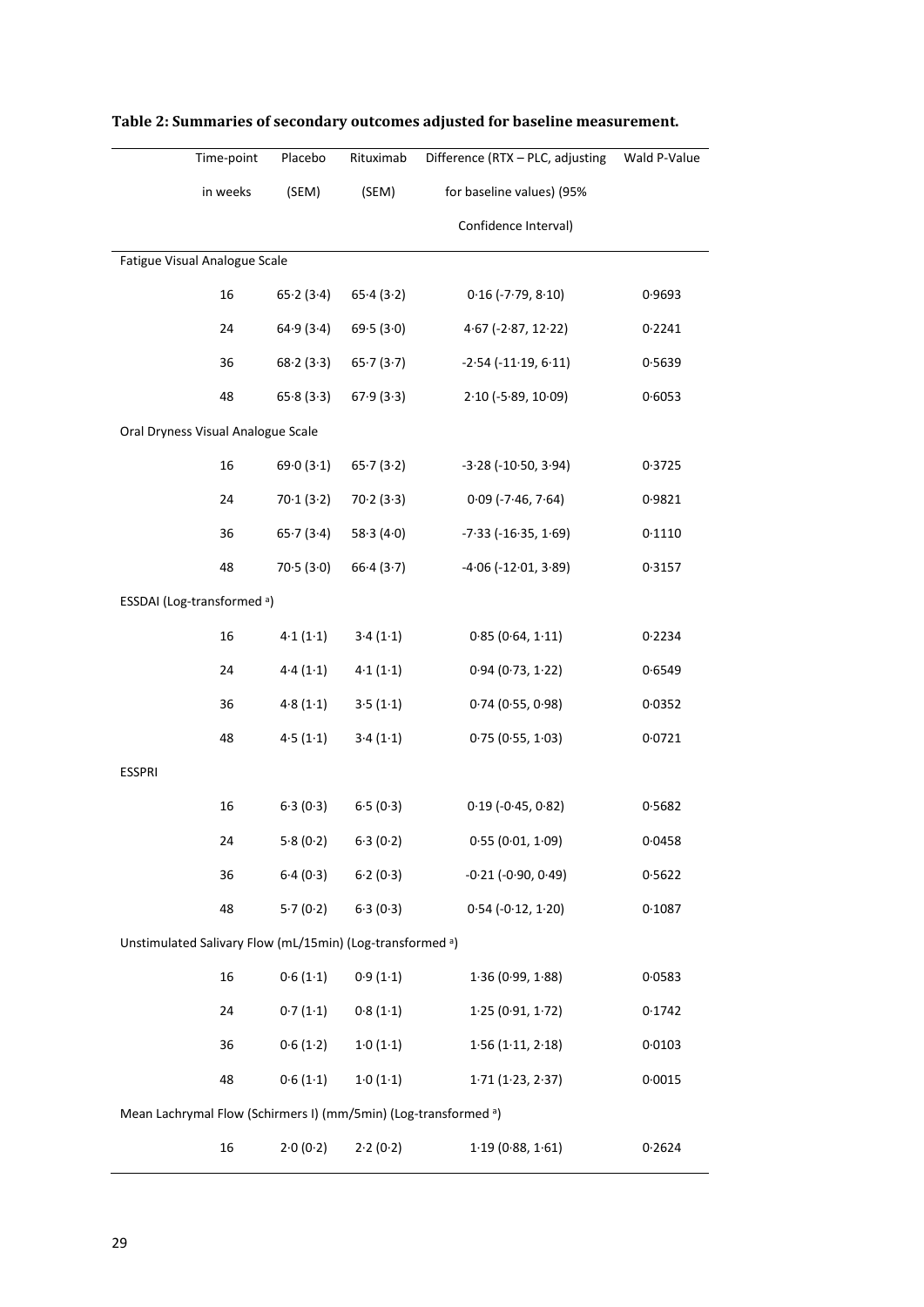| 24 | 2.2(0.2)                                 | 2.2(0.2)  | 1.01(0.75, 1.35)             | 0.9642 |
|----|------------------------------------------|-----------|------------------------------|--------|
| 36 | 2.1(0.2)                                 | 2.3(0.2)  | 1.09(0.79, 1.51)             | 0.5926 |
| 48 | 2.0(0.2)                                 | 2.2(0.2)  | 1.16(0.84, 1.61)             | 0.3698 |
|    | SF-36 – Physical Component Summary Score |           |                              |        |
| 24 | 38.2(1.0)                                | 36.3(1.1) | $-1.86$ ( $-4.15$ , $0.43$ ) | 0.1107 |
| 48 | 37.9(1.0)                                | 37.1(1.1) | $-0.79$ ( $-3.25$ , $1.67$ ) | 0.5246 |
|    | SF-36 - Mental Component Summary Score   |           |                              |        |
| 24 | 41.7(1.4)                                | 41.0(1.4) | $-0.64$ ( $-3.81$ , $2.54$ ) | 0.6924 |
| 48 | 41.0(1.6)                                | 41.1(1.5) | $0.12$ (-3.58, 3.82)         | 0.9495 |
|    |                                          |           |                              |        |

Footnotes:

Values are Mean (Standard Error of Mean) and Mean Difference (95% Confidence Interval) from covariance pattern model

a – Salivary flow rates, mean lachrymal flow rates and ESSDAI scores were highly positivelyskewed, and so raw values were logarithm-transformed prior to analysis, and results backtransformed for presentation. Treatment effects presented for these comparisons are ratios on the original scale, rather than differences on the logarithm scale.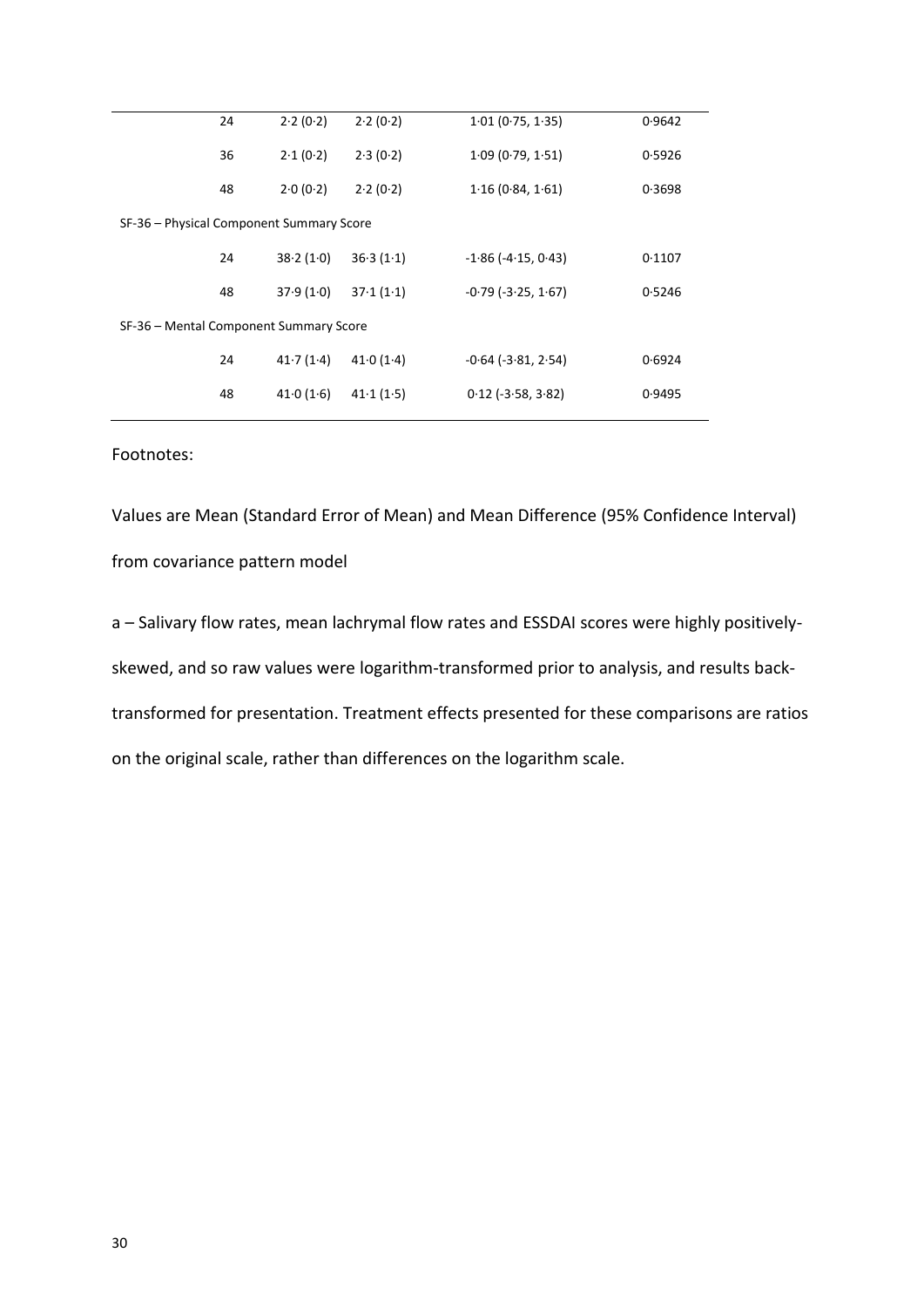| Categorisation                   | Adjusted Odds Ratio of Primary | Wald P-Value |
|----------------------------------|--------------------------------|--------------|
|                                  | Endpoint response Rituximab    | (For         |
|                                  | vs Placebo (95% CI)            | interaction) |
| Baseline ESSDAI 5+               | 0.55(0.18, 1.73)               |              |
| Baseline ESSDAI 0-4              | 2.16(0.65, 7.16)               |              |
| Interaction Effect (Relative OR) | 0.26(0.05, 1.33)               | 0.1044       |
|                                  |                                |              |
| Baseline ESSDAI 14+              | 1.27(0.06, 26.44)              |              |
| Baseline ESSDAI 0-13             | 1.13(0.49, 2.63)               |              |
| Interaction Effect (Relative OR) | 1.12(0.05, 26.01)              | 0.9441       |
|                                  |                                |              |
| Years Since Diagnosis: 5+        | 1.10(0.31, 3.90)               |              |
| Years Since Diagnosis: 0-4       | 1.11(0.38, 3.23)               |              |
| Interaction Effect (Relative OR) | 1.00(0.19, 5.35)               | 0.9969       |
|                                  |                                |              |
| Baseline ESSPRI 5-10             | 1.16(0.48, 2.80)               |              |
| Baseline ESSPRI 0-4              | $1.02$ (0.14, 7.62)            |              |
| Interaction Effect (Relative OR) | 1.14(0.13, 10.07)              | 0.9086       |

**Table 3: Odds ratios for the effect of rituximab relative to placebo on the primary outcome, and the interaction between subgroup and treatment effect, for selected post-hoc subgroups.**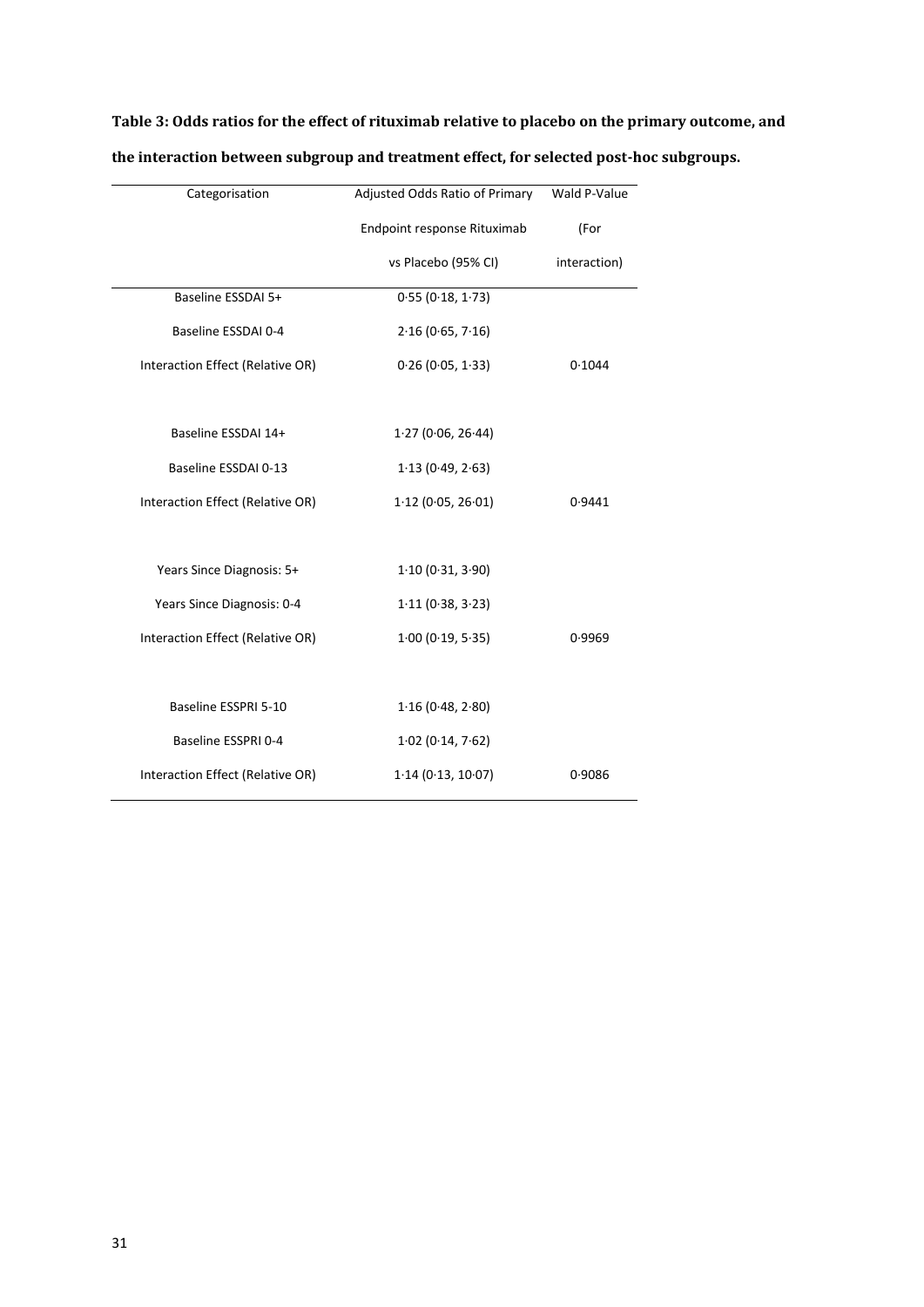| System Organ Class                     | Event                         | Placebo      | Rituximab    |
|----------------------------------------|-------------------------------|--------------|--------------|
| <b>TOTAL</b>                           |                               | 10           | 10           |
| <b>Serious Adverse Events</b>          |                               |              |              |
| Cardiac disorders                      | Myocardial Infarction         | $\mathbf{1}$ |              |
| <b>Endocrine disorders</b>             | <b>Hydatid Disease</b>        | $\mathbf{1}$ |              |
| Gastrointestinal disorders             | Diarrhoea and Abdominal       | 1            |              |
|                                        | Pain                          |              |              |
|                                        | Diarrhoea                     |              | 1            |
|                                        | <b>Abdominal Pain</b>         |              | 1            |
| Infections and infestations            | Pneumonia                     | 1            |              |
| Metabolism & nutrition disorders       | Episode of Hypotensiveness    |              | $\mathbf{1}$ |
| Musculoskeletal & connective tissue    | Fractured bone                |              | $1*$         |
| disorders                              |                               |              |              |
|                                        | Swollen ankle                 |              | $\mathbf{1}$ |
|                                        | Chest Pain                    | 1            |              |
| Neoplasms                              | <b>Pancreatic Tumor</b>       |              | $\mathbf{1}$ |
| Renal and Urinary disorders            | <b>EUA Cystoscopy and TVT</b> | $\mathbf{1}$ |              |
|                                        | Release                       |              |              |
| Respiratory, thoracic and mediastinal  | <b>Pulmonary Embolus</b>      | 1            |              |
| disorders                              |                               |              |              |
| Skin and Subcutaneous tissue disorders | Malignant Melanoma            |              | 1            |

## **Table 4: Summary of numbers of Serious Adverse Events and Reactions observed**

| <b>Serious Adverse Reactions</b> |                           |   |   |
|----------------------------------|---------------------------|---|---|
| Infections and Infestations      | Chest Infection           | 1 |   |
|                                  | Sepsis                    |   | 1 |
|                                  | Urinary Tract Infection   |   | 1 |
| Injury, poisoning and procedural | Anaphylaxis               | 1 | ۰ |
| complications                    |                           |   |   |
|                                  | Serious Infusion Reaction |   | 1 |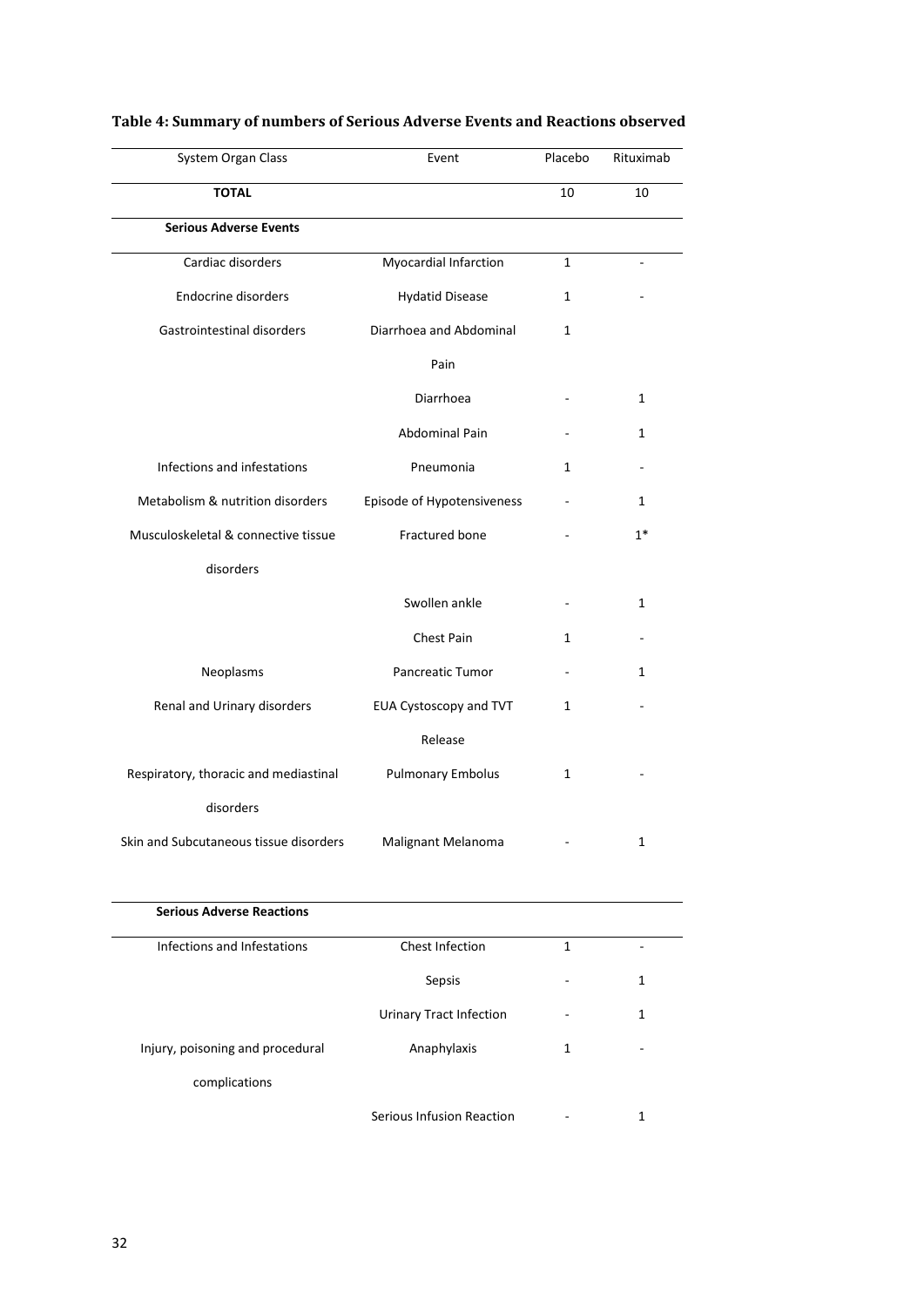disorders

\*-A patient randomised to receive rituximab withdrew prior to the first infusion.

Subsequently, the patient reported a fall leading to a bone fracture.

Note: one patient in the placebo arm, and one patient in the rituximab arm each reported

two serious adverse Events